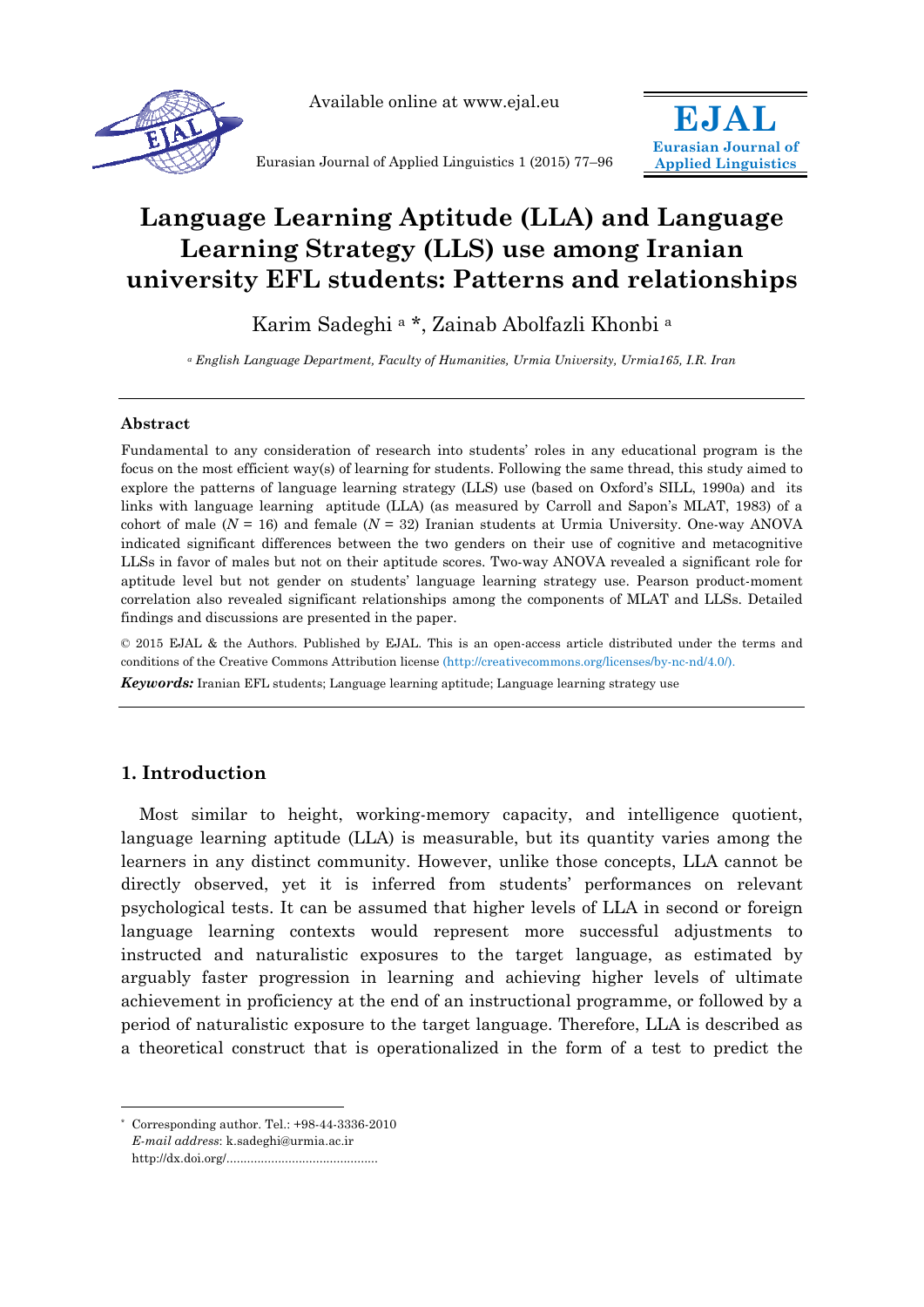phenomena which feature second language acquisition as well as the extent to which successful acquisition will result (Jordan, 2004).

LLA has been described as a complex of basic requisite abilities that make foreign language learning easier (Carroll & Sapon 1959 as cited in Dörnyei, 2005); it includes distinguishing sounds and making associations between them and written symbols and identifying the regularities in the grammatical system of a language (Ellis, 1985). More recent research, however, suggests that LLA consists of even more aspects. Some scholars argue that LLA is just an umbrella-term for a collection of particular cognitive abilities and skills, for example phonological coding/decoding or working memory which are well above the skills typically measured to recognize linguistic aptitude (Dörnyei, 2005). According to Carroll (1981 as cited in Ellis, 1997), aptitude refers to the "specific ability for language learning which learners are hypothesized to possess" (p. 36). It is hypothesized that this capability is dependent on some characteristics of the language learners. Although it is commonly accepted that the best language learners are privileged by a specific knack for languages, which, compared to the others, helps them in learning languages more quickly (Lightbown & Spada, 2006), aptitude is the term more common in an academic contexts. For example, Cook (2001) distinguished between the broad term knack and aptitude stating that the latter usually refers to differences in language learning and that "aptitude has almost invariably been used in connection with students in classrooms" (p. 124) whereas knack is a term used to refer to real-life contexts.

Like LLA, language learning strategies (LLS) are among the cognitive factors highly related to success and achievement in language learning. Not only are the choice and frequency of use of LLSs determining variables for success and higher attainment, but the ability to combine those LLSs that are convenient to a certain learning situation is also of paramount significance. In this respect, studies have revealed that more proficient learners not only make more frequent use of a wider range of LLSs, but they also have the ability to mix various types of strategies in a harmonious model in order to meet the requirements of a particular task at hand (e.g., Oxford, 2008). So, it might be inferred that if learners are acquainted and equipped with LLSs, then they will be actively involved in the learning process.

Different scholars have defined LLSs in different ways, but seemingly, there is a consensus over LLSs as being actions deliberately taken by learners that result in some kind of facilitation or effectiveness of language learning (Chamot, 1987; MacIntyre, 1994). Chamot and O'malley (1994, p. 1) describe LLSs as "the special thoughts or behaviors that individuals use to help them comprehend, learn, or retain new information". Likely, Oxford (2003, p. 274) points out that LLSs help learners with "perception, reception, storage, retention, and retrieval" steps in language learning. LLSs have also been defined as "thoughts and actions, consciously selected by learners, to assist them in learning and using language in general, and in the completion of specific language tasks" (Cohen, 2010, p. 682).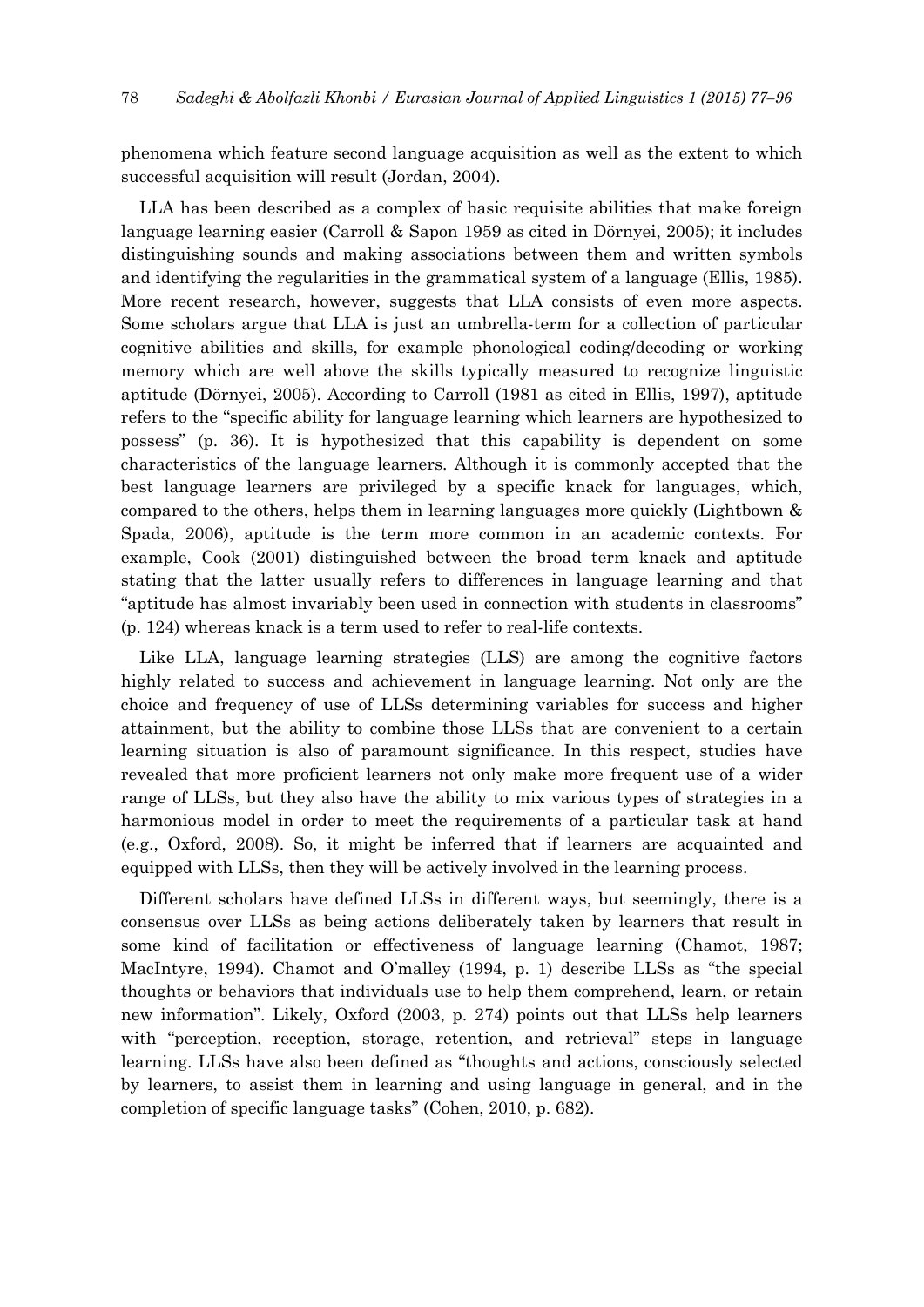## **2. Literature review**

Research on LLSs has taken many directions. Five main directions in LLS research as outlined by Chamot (2004) are as follows: a) studies dealing with the identification and determination of LLSs used by second or foreign language learners (e.g., Vossoughi & Ebrahimi, 2003; Nikoopour, Amini Farsani, & Nasiri, 2011); b) studies providing taxonomies or classifications of LLSs by putting particular strategies among broader groups of strategies (e.g., Rubin, 1981; Oxford, 1990a); c) research studies investigating factors influencing LLS use, for instance personality types, age, learning styles, attitude, aptitude, and motivation (e.g., Chang, 2005; Magogwe & Oliver, 2007; Rahimi, 2005); d) studies on the effect of contextual and cultural variables on LLS use (e.g., Wharton, 2000; Oliveras-Cuhat, 2002), and finally e) research studies that delve into examining strategy instruction (Oxford, 1990; Tabrizi, Nikoopour, & Amini Farsani, 2010).

There is abundant evidence in the literature advocating the idea that proficient language learners use LLSs more frequently and successfully than those at lower proficiency levels (e.g., Bidabadi & Yamat, 2011; Green & Oxford, 1995). Evidence also supports the relationship between frequent LLS use and the learners' language proficiency level (Oxford, 1989) and language learning success (Grifiths, 2010). Yet, it is very unreasonable to claim that unsuccessful learners or those at lower levels of proficiency do not use LLSs at all; rather what differs among different learners is the frequency and choice of LLSs (Chamot & Kupper, 1989) and the way multiple strategies are orchestrated based on the learner's need (Oxford, 1990a). It has been found that less able learners use strategies in an unconnected, random, and even uncontrolled manner while more successful ones show careful orchestration of LLSs all aimed, in a relevant and systematic way, at specific TL tasks (Abraham & Vann, 1987). All in all, LLSs have been proved to be related to a variety of other features and characteristics of the language learner including age, gender, personality, nationality, and LLS (e.g., Griffiths, 2010).

Although LLS use has also been shown to affect second language acquisition, it is unclear how it does so. Studies that have measured LLS use through surveys have reported that learners who use various types of LLSs and use them frequently have more success in instructed second language acquisition contexts (Griffiths, 2003; O'Malley & Chamot, 1990). More recent research suggests that LLS use is a variable that changes over time, depending on second language proficiency and the learning settings (Macaro, 2006), with highly proficient learners using overall fewer strategies than intermediate level learners (Hong–Nam & Leavell, 2006), since at the advanced levels, it is believed that learners' processes for second language acquisition become more automatized; and consequently, a smaller range of strategies are needed for acquisition (cf. Oxford, 2011, for a comprehensive review).

Using Modern Language Aptitude Test (MLAT), Carroll (1962) showed that students who were successful at learning Spanish and other second languages in schools in the United States were, mainly, those who gained high scores on the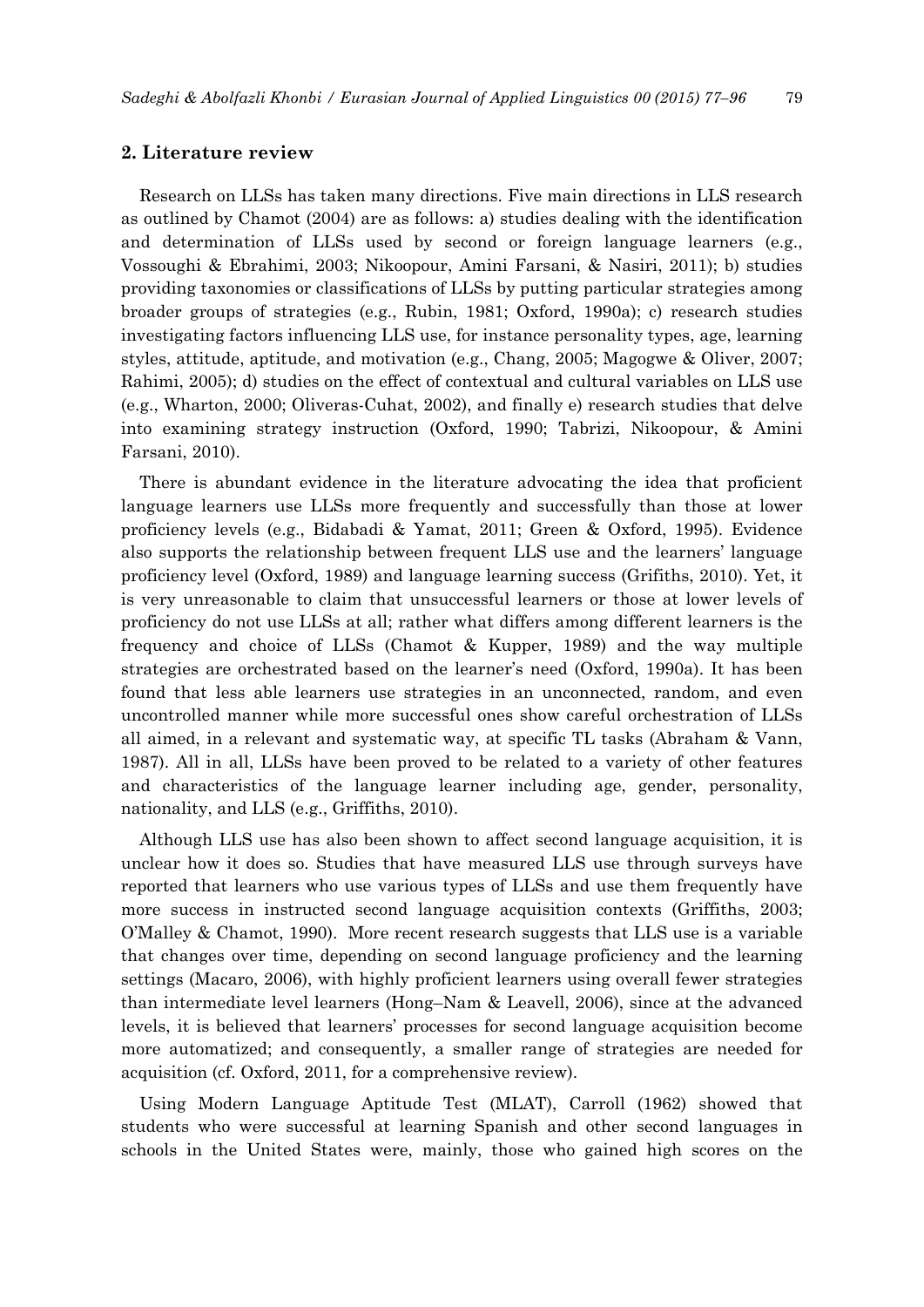MLAT. He then argued that LLA predicts the rate or speed of foreign-language learning. He followed this line of research with several MLAT validation projects (ibid, 1962, 1963, 1966) and concluded that under intensive learning situations with heterogeneous groups of learners, LLA correlates moderately well with second language accomplishment, with most correlation coefficients ranging from .40 to .65 (e.g., Carpenter, 2009; Skehan, 1998). Since the 1950s, researchers have proposed that LLA is a distinct construct from general intelligence and predicts adult classroom-based second language learning achievement (e.g., Corno et al., 2002; Skehan, 2002). Skehan (2002) and Robinson (2005, 2007), respectively stated that LLA abilities are dynamic in that they change over time, and that different LLA abilities are required at different stages of language learning. Furthermore, researchers came to understand LLA as being truly differentiated or multifaceted which means that individuals have unique second language aptitude profiles, consequently one could have high ability in one LLA construct but low ability in others (Skehan, 1998).

Language learning success has long been attributed to a number of non-cognitive variables, like high motivation (e.g., Dörnyei, 1990; Crookes & Schmidt, 1991; Skehan, 1989) and the use of different categories of LLSs (e.g., Cohen, 1998; O'Malley & Chamot, 1989). However, debated in the second language aptitude literature is the question of whether these non-cognitive factors should be considered as a constituent part of a broader construct of LLA in general, and second language learning aptitude in particular. On the one hand, some researchers propose that LLA is not purely a static and cognitive trait that is resistant to any change (Carroll, 1990; Parry & Child, 1990; Pimsleur, 1966; Stansfield & Reed, 2004). On the other hand, some scholars claim that LLA, broadly defined, includes the non-cognitive factors of motivation (Dörnyei, 1990; Gardner, 1990) and LLS use (Ehrman, Leaver, & Oxford, 2003; Ehrman & Oxford, 1990, 1995; Grigorenko, Estenberg, & Ehrman., 2000; Oxford, 1990b; Vandergrift, 2003). Winke (2013) discusses two additional non-significant but interesting results concerning the variables that contribute to LLA: the small effect that working-memory and the reverse effect that grammatical-sensitivity have on LLA. His research showed that LLA had a negative effect on motivation which squares with Dörnyei's (2005) belief that the less LLA a learner has, the more motivation the learner will need to successfully proceed with the language learning. Within the model, LLA, LLS use, and motivation have fairly the same impact on learning, as has been reported by previous research (Dörnyei, 2001; Tseng & Schmitt, 2008; Vandergrift, 2005). Winke (ibid) concludes that LLA, including rote memory, phonetic coding ability, grammatical sensitivity, and phonological working-memory, is only a relatively useful construct in this context and that the effects of LLA on learning at advanced levels are mediated by some affective factors like motivation as well as LLS use.

The literature presented above shows the importance of LLA and LLS use in a variety of learning contexts; therefore, considering the gap for similar studies in Iranian educational programmes, the researchers in this study tried to delve into the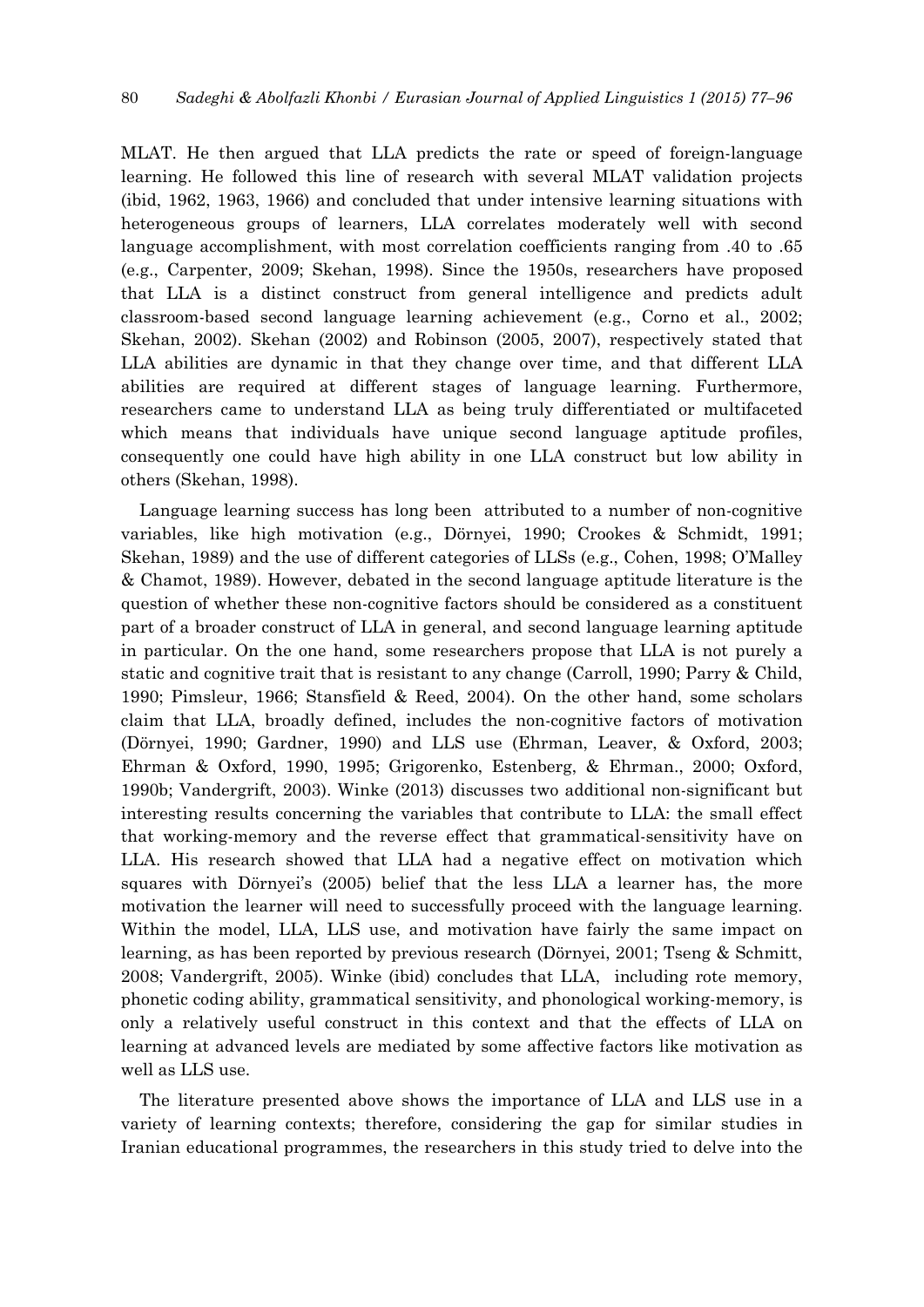issue and scrutinize the pattern of these two influential factors among a cohort of male and female university EFL students More specifically, the research reported here aimed to find reasonable answers to the following questions:

- 1. Is there any significant difference between male and female Iranian university EFL students' language learning strategy use?
- 2. Is there any significant difference between male and female Iranian university EFL students' language learning aptitude?
- 3. Do gender and aptitude level play any significant role on Iranian university EFL students' language learning strategy use?
- 4. Is there any significant relationship between Iranian university EFL students' language learning aptitude and their language learning strategy use?

## **3. Method**

#### *3.1. Participants*

Forty eight male and female Iranian university EFL students (within the age range of 21 to 23) at Urmia University, Iran, participated in this study. All students had similar first language and cultural backgrounds. The following table represents the distribution of participants in terms of gender.

|        | n  | $\frac{0}{0}$ |
|--------|----|---------------|
| Male   | 16 | 33.33         |
| Female | 32 | 66.70         |
| Total  | 48 | 100           |

Table 1. Descriptive statistics of the sample.

## *3.2. Instruments*

Modern Test of Language Aptitude (MLAT) designed by Carroll and Sapon (1983) was the first data elicitation tool used in this research. Except the first ten items in each part, the other items were omitted as the original form was long enough to be tedious for some participants. So the version used had five parts with a total of 50 multiple-choice items including, number learning (items 1-10), phonetic script (items 11-20), spelling clues (items 21-30), words in sentences (items 31-40), and paired associates (items 41-50). The second instrument was Oxford's (1990a) 50-items SILL (version 7.0). Following a five-point Likert scale format from one corresponding to 'never' to five indicating 'always', the SILL structures the strategies into six categories: memory strategies (items 1-9), cognitive strategies (items 10-23), compensatory strategies (items 24-29), metacognitive strategies (items 30-38), affective strategies (items 39-44), and social strategies (items 45-50). Chronbach Alpha reliability indices for MLAT (No. of items  $= 50$ ) and SILL (No. of items  $= 50$ ) were estimated as  $r = .80$  and  $r = .87$ , respectively, which according to Cohen's (1988) classification were good indicators of reliability. The validity of MLAT and SILL has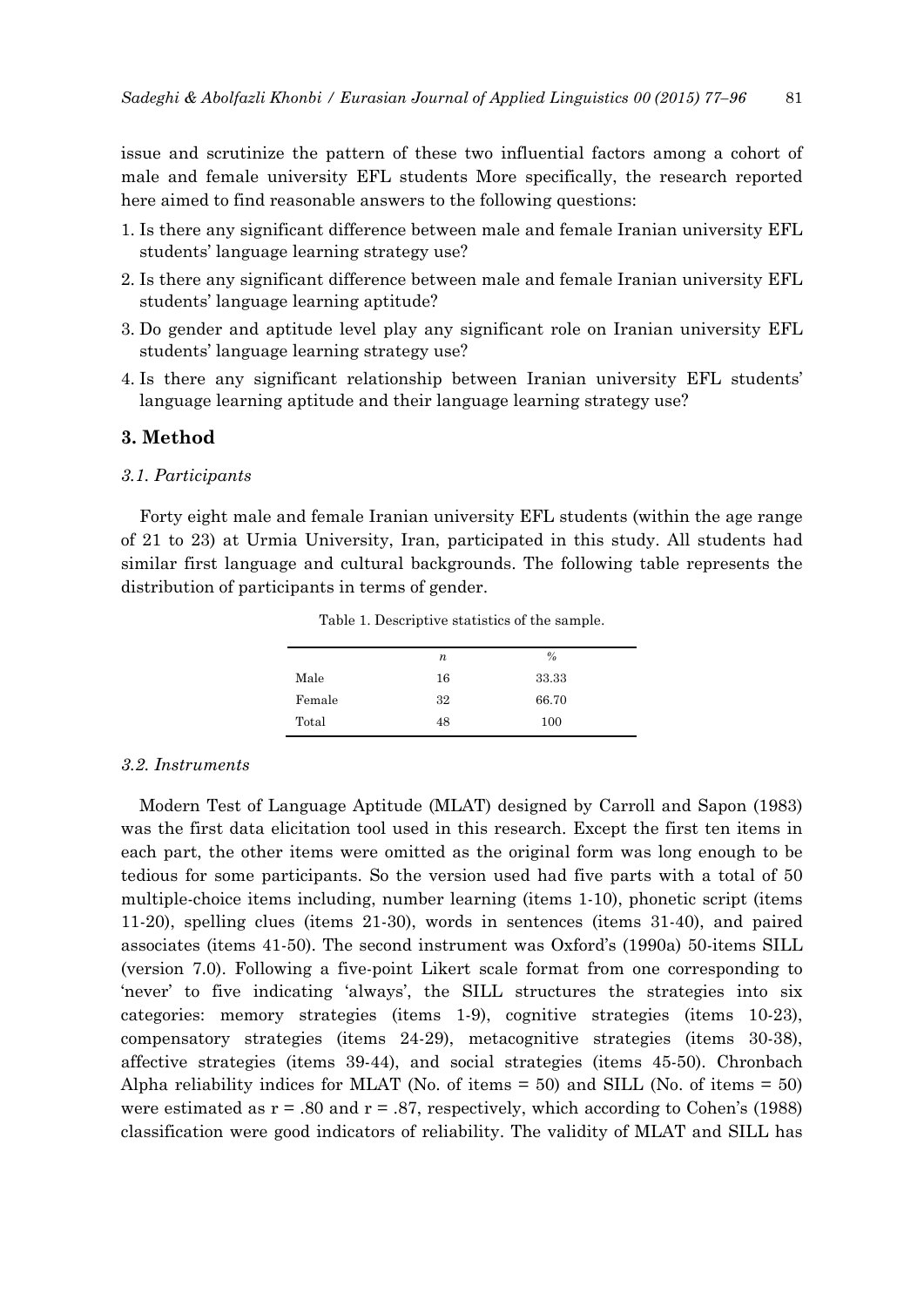long been established as evidenced by their wide application and acceptance among EFL/ ESL researchers.

#### *3.3. Procedure*

The present research followed a survey-based design wherein MLAT and SILL were handed to the research sample. Students were provided with instructions on how to complete the two tools. They were instructed to give their best answers in the case of MLAT and to provide complete and honest responses to the SILL.

The participants reported that it was the first time they were involved in taking an aptitude test; therefore, after distributing the MLAT, they were required to read and follow the directions with great care. Although some clarifications were made in Persian (the formal language of the country), the students were allowed to ask for further explanations if they did not understand the instructions for each section. Regarding the first component that was Number Learning (NL), the students listened to a tape teaching them some numbers in Kurdish language together with their English counterparts. Then, they heard 10 numbers in Kurdish and wrote their English equivalents in an accompanying table. For the Phonetic Script (PS) part, the students were read aloud 10 nonsense words in English and were requested to mark their phonetic transcriptions from among four alternatives in their papers. For the third component of MLAT, Spelling Clues (SC), the students had the phonetic representations of only the consonants of 10 English words and consequently found the synonyms of those words from among the five options which were given in their papers. The next component that was Words in Sentences (WS) consisted of 10 items, each including two sentences. The students should have noticed the functions of the particular underlined words in the first sentences; they were then required to select from among five underlined words in the second sentences the best ones having the same functions as the ones in the first sentences. In the last component, i.e., Paired Associates (PA), a list of 10 Kurdish words along with their English translations (to memorize) was given to the students. Then the Kurdish words were presented to the students and they pointed to the correct English translation for each word from among five alternatives.

Regarding the SILL, in addition to the directions provided on the inventory itself (which the students were required to follow carefully), they were told in Persian that there are 50 statements with respect to strategies they believe they use when learning English as a Foreign Language. It was explained to them that they needed to indicate the frequency with which they use each of the strategies on a scale from 'never' to 'always' by putting a mark on the related boxes in the strategy table.

The two instruments were administered among two groups of students as part of their regular class session and they completed them in nearly 45 minutes (30 minutes was devoted to MLAT completion and 15 minutes was allocated for SILL).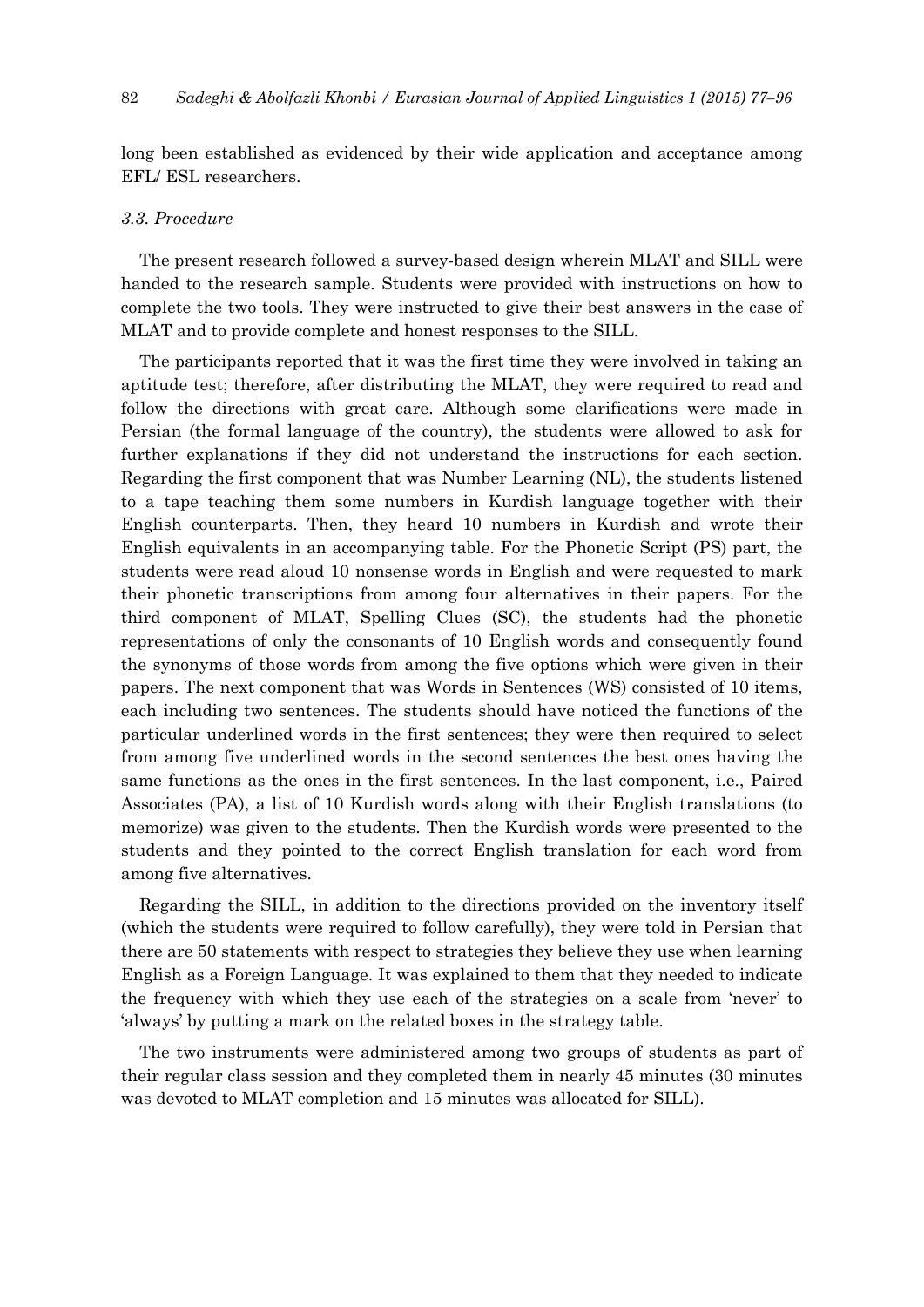#### *3.4. Data analysis*

Using the Statistical Package for Social Sciences (Version 17), three major analyses were performed: a) One-way analysis of variance: to find the differences between males and females in their use of specific LLSs, on the categories of LLS, and on the component parts of MLAT; b) Two-way analysis of variance: to investigate if gender and aptitude level played any significant roles in students' use of LLSs; and c) Pearson product-moment correlation: to check the relationship among the categories of LLSs and the components of MLAT.

## **4. Results**

In this study, the use of language learning strategies and the language learning aptitude of male and female Iranian university EFL students were investigated. In this section, relevant descriptive and inferential statistics are presented. Preliminary checks of homogeneity and normality of distribution were carried out which revealed that the groups did not violate these assumptions ( $sig. = 0.19$  and  $sig. = 0.78$  for the two tests, respectively).

Table 2 shows the mean of frequencies of use of LLSs by two genders. The table also contains the results of one-way analysis of variance (ANOVA) for the differences between males and females in their use of LLSs. As it can be seen in the table, the only significant differences are for items 11, 17, 21, 28, 30, 37, 38, 40 and interestingly enough, all in favor of males. This means that males preferred to use the following strategies significantly more frequently than females: tying to talk like native speakers; writing notes, letters, and messages in English; finding the meaning of an English word by dividing it into parts that one understands; trying to guess what the other person will say next in English; trying to find out as many ways as one can to use one's English; having clear goals for improving one's English skills; thinking about one's progress in learning English; and encouraging oneself to speak English even when one is afraid of making a mistake. In this Table, items 1 to 9 indicate memory strategies; items 10 to 23 refer to cognitive strategies; items 24 to 29 define compensations strategies; the next nine items (30 to 38) deal with metacognitive strategies; items 39 through 44 are related to affective strategies; and finally items 45 up to 50 specify social strategies.

|                | Strategy                                                | Descriptive statistics |    |      |       | ANOVA |      |      |  |
|----------------|---------------------------------------------------------|------------------------|----|------|-------|-------|------|------|--|
|                |                                                         | Gender                 | N  | Mean | SD.   | df    | F    | Sig. |  |
|                | I think of the relationship between what I already know | М                      | 16 | 3.44 | 1.153 |       | .057 | .812 |  |
|                | and new things when I learn English.                    | F                      | 32 | 3.38 | .660  | 46    |      |      |  |
| $^{2}$         | I use new English words in a sentence so I can remember | M                      | 16 | 3.56 | .892  |       | .790 | .379 |  |
|                | them.                                                   | F                      | 32 | 3.31 | .931  | 46    |      |      |  |
| $\mathcal{S}$  | I connect the sound of a new English word and an image  | M                      | 16 | 3.56 | 1.263 |       | .665 | .419 |  |
|                | or picture of the word to help me remember the word.    | F                      | 32 | 3.28 | 1.054 | 46    |      |      |  |
| $\overline{4}$ | I remember a new English word by making a mental        | М                      | 16 | 3.50 | 1.366 |       | .008 | .930 |  |
|                | picture of a situation in which the word may be used.   | F                      | 32 | 3.47 | 1.047 | 46    |      |      |  |
| 5.             | I use rhymes to remember new English words.             | M                      | 16 | 2.69 | 1.352 |       | .575 | .452 |  |
|                |                                                         | F                      | 32 | 2.94 | .914  | 46    |      |      |  |
| 6              | I use flashcards to remember new English words.         | M                      | 16 | 2.50 | 1.366 |       | .292 | 592  |  |

Table 2. Descriptive statistics and ANOVA for the use of LLSs by two genders.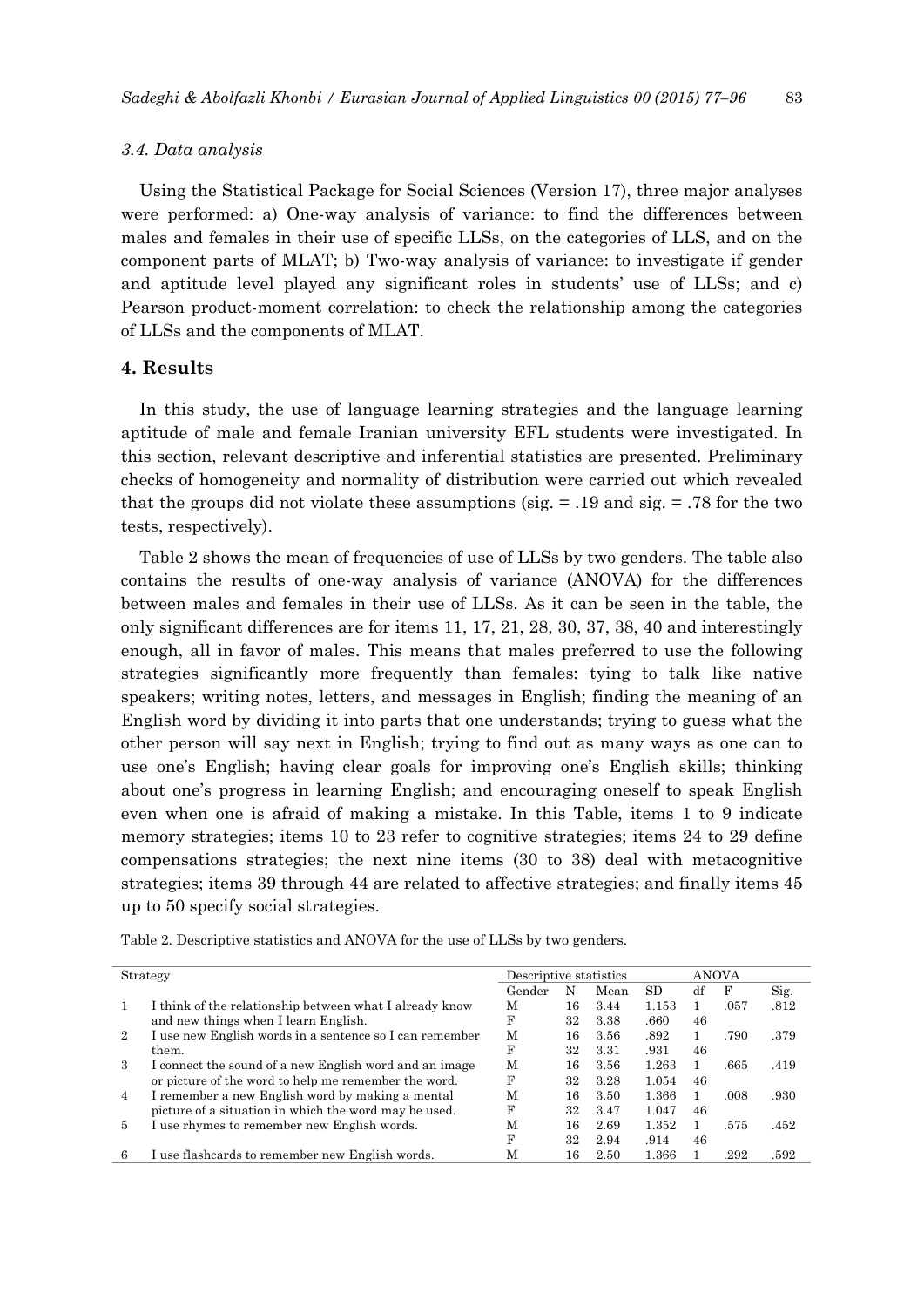|        |                                                            | F           | 32 | 2.28     | 1.301    | 46           |          |       |
|--------|------------------------------------------------------------|-------------|----|----------|----------|--------------|----------|-------|
| 7      | I physically act out new English words.                    | М           | 16 | 3.00     | .632     | $\mathbf{1}$ | 2.706    | .107  |
|        |                                                            | $\mathbf F$ | 32 | 2.62     | .793     | 46           |          |       |
| 8      | I review English lessons often.                            | М           | 16 | 2.69     | 1.401    | $\mathbf{1}$ | 3.140    | .083  |
|        |                                                            | F           | 32 | 3.25     | .803     | 46           |          |       |
| 9      | I remember new English words or phrases by                 | М           | 16 | 2.62     | 1.360    | $\mathbf{1}$ | 1.431    | .238  |
|        | remembering their location on the page, on the board, or   | F           | 32 | 3.06     | 1.105    | 46           |          |       |
|        | on a street sign.                                          |             |    |          |          |              |          |       |
| 10     | I say or write new English words several times.            | М           | 16 | 3.56     | 1.365    | $\mathbf{1}$ | 2.440    | .125  |
|        |                                                            | F           | 32 | 2.97     | 1.177    | 46           |          |       |
| 11     | I try to talk like native English speakers.                | М           | 16 | 4.12     | 1.147    | $\mathbf{1}$ | 3.872    | .055  |
|        |                                                            | F           | 32 | 3.41     | 1.214    | 46           |          |       |
| 12     | I practice the sounds of English.                          | М           | 16 | 3.62     | .806     | $\mathbf{1}$ | 2.596    | .114  |
|        |                                                            | F           | 32 | 3.12     | 1.100    | 46           |          |       |
| 13     | I use the English words I knew in different ways.          | М           | 16 | 3.38     | .885     | $\mathbf{1}$ | 1.064    | .308  |
|        |                                                            | F           | 32 | 3.09     | $.893\,$ | 46           |          |       |
| 14     | I start conversation in English.                           | М           | 16 | 2.88     | 1.310    | $\mathbf{1}$ | .008     | .928  |
|        |                                                            | $\mathbf F$ | 32 | 2.91     | 1.027    | 46           |          |       |
| 15     | I watch English language TV shows or go to movies          | М           | 16 | 4.06     | 1.389    | $\mathbf{1}$ | 2.632    | .112  |
|        | spoken in English.                                         | F           | 32 | 3.44     | 1.190    | 46           |          |       |
| 16     | I read for pleasure in English.                            | М           | 16 | 3.75     | 1.000    | $\mathbf{1}$ | 3.538    | .066  |
|        |                                                            | F           | 32 | 3.19     | .965     | 46           |          |       |
| 17     | I write notes, messages, letters, or reports in English.   | М           | 16 | 3.62     | 1.147    | $\mathbf{1}$ | 5.385    | .025  |
|        |                                                            | F           | 32 | 2.88     | 1.008    | 46           |          |       |
| 18     | I first skim an English passage (read it quickly), then go | $\mathbf M$ | 16 | 3.62     | 1.310    | $\mathbf{1}$ | .188     | .667  |
|        | back and read carefully.                                   | F           | 32 | 3.47     | 1.107    | 46           |          |       |
| 19     | I look for words in my language that are similar to new    | $\mathbf M$ | 16 | 3.38     | 1.310    | $\mathbf{1}$ | .567     | .455  |
|        | words in English.                                          | $\mathbf F$ | 32 | 3.09     | 1.174    | 46           |          |       |
| 20     | I try to find patterns in English.                         | М           | 16 | 3.38     | .806     | $\mathbf{1}$ | .447     | .507  |
|        |                                                            | $\mathbf F$ | 32 | 3.19     | .965     | 46           |          |       |
| 21     | I find the meaning of an English word by dividing it into  | М           | 16 | 3.69     | .873     | $\mathbf{1}$ | 4.691    | .036  |
|        | parts that I understand.                                   | $\mathbf F$ | 32 | 3.00     | 1.107    | 46           |          |       |
| 22     | I try not to translate word-for-word.                      | М           | 16 | 3.69     | 1.014    | $\mathbf{1}$ | .253     | .618  |
|        |                                                            | F           | 32 | 3.53     | 1.016    | 46           |          |       |
| 23     | I make summaries of information that I hear or read in     | M           | 16 | 3.12     | $.885\,$ | $\mathbf{1}$ | .328     | .570  |
|        | English.                                                   | F           | 32 | 3.31     | 1.148    | 46           |          |       |
| 24     | To understand unfamiliar English words, I make guesses.    | $\mathbf M$ | 16 | 3.56     | .964     | $\mathbf{1}$ | .051     | .822  |
|        |                                                            | $\mathbf F$ | 32 | 3.62     | .871     | 46           |          |       |
| 25     | When I cannot think of a word during a conversation in     | М           | 16 | 3.19     | 1.047    | $\mathbf{1}$ | .009     | .924  |
|        | English, I use gestures.                                   | $\mathbf F$ | 32 | 3.16     | 1.081    | 46           |          |       |
| 26     | I make up new words if I do not know the right ones in     | M           | 16 | 3.06     | 1.063    | $\mathbf{1}$ | .223     | .639  |
|        | English.                                                   | $\mathbf F$ | 32 | 2.91     | 1.088    | 46           |          |       |
| 27     | I read English words without looking up every new word.    | М           | 16 | 3.25     | .577     | $\mathbf{1}$ | .236     | .629  |
|        |                                                            | F           | 32 | 3.38     | .942     | 46           |          |       |
| 28     | I try to guess what the other person will say next in      | $\mathbf M$ | 16 | 3.56     | .629     | $\mathbf{1}$ | 4.115    | .048  |
|        | English.                                                   | F           | 32 | 3.06     | .878     | 46           |          |       |
| 29     | If I cannot think of an English word, I use a word or      | M           | 16 | $\!.94$  | 1.124    | 1            | .013     | .909  |
|        | phrase that means the same thing.                          | F           | 32 | 3.97     | .740     | 46           |          |       |
| 30     | I try to find out as many ways as I can to use my English. | М           | 16 | 3.94     | 1.063    | $\mathbf{1}$ | 4.340    | .043  |
|        |                                                            | F           | 32 | 3.22     | 1.157    | 46           |          |       |
| 31     | I notice my English mistakes and use that information to   | M           | 16 | 3.75     | .856     | $\mathbf{1}$ | .000     | 1.000 |
|        | help me do better.                                         | F           | 32 | 3.75     | .803     | 46           |          |       |
| $32\,$ | I pay attention when someone is speaking English.          | Μ           | 16 | 4.38     | .719     | $\mathbf{1}$ | 1.125    | .294  |
|        |                                                            | $\mathbf F$ | 32 | 4.12     | .793     | 46           |          |       |
| 33     | I try to find out how to be a better learner of English.   | М           | 16 | 4.38     | .619     | $\mathbf{1}$ | 1.274    | .265  |
|        |                                                            | F           | 32 | 4.09     | .893     | 46           |          |       |
| 34     | I plan my schedule so I will have enough time to study     | M           | 16 | 3.31     | 1.448    | $\mathbf{1}$ | $.274\,$ | .603  |
|        | English.                                                   | F           | 32 | 3.12     | 1.008    | 46           |          |       |
| 35     | I look for people I can talk to in English.                | M           | 16 | 3.25     | 1.238    | $\mathbf{1}$ | .131     | .719  |
|        |                                                            | F           | 32 | 3.38     | 1.070    | 46           |          |       |
| 36     | I look for opportunities to read as much as possible to    | M           | 16 | 3.94     | 1.063    | $\mathbf{1}$ | 3.449    | .070  |
|        | study English.                                             | F           | 32 | 3.34     | 1.035    | 46           |          |       |
| 37     | I have clear goals for improving my English skills.        | M           | 16 | 4.25     | .775     | $\mathbf{1}$ | 7.054    | .011  |
|        |                                                            | F           | 32 | $3.56\,$ | .878     | 46           |          |       |
| 38     | I think about my progress in learning English.             | М           | 16 | 4.44     | .629     | $\mathbf{1}$ | 4.533    | .039  |
|        |                                                            | F           | 32 | 3.84     | 1.019    | 46           |          |       |
| 39     | I try to relax whenever I feel afraid of using English.    | M           | 16 | 3.81     | 1.109    | $\mathbf{1}$ | .880     | .353  |
|        |                                                            | F           | 32 | 3.50     | 1.078    | 46           |          |       |
|        |                                                            |             |    |          |          |              |          |       |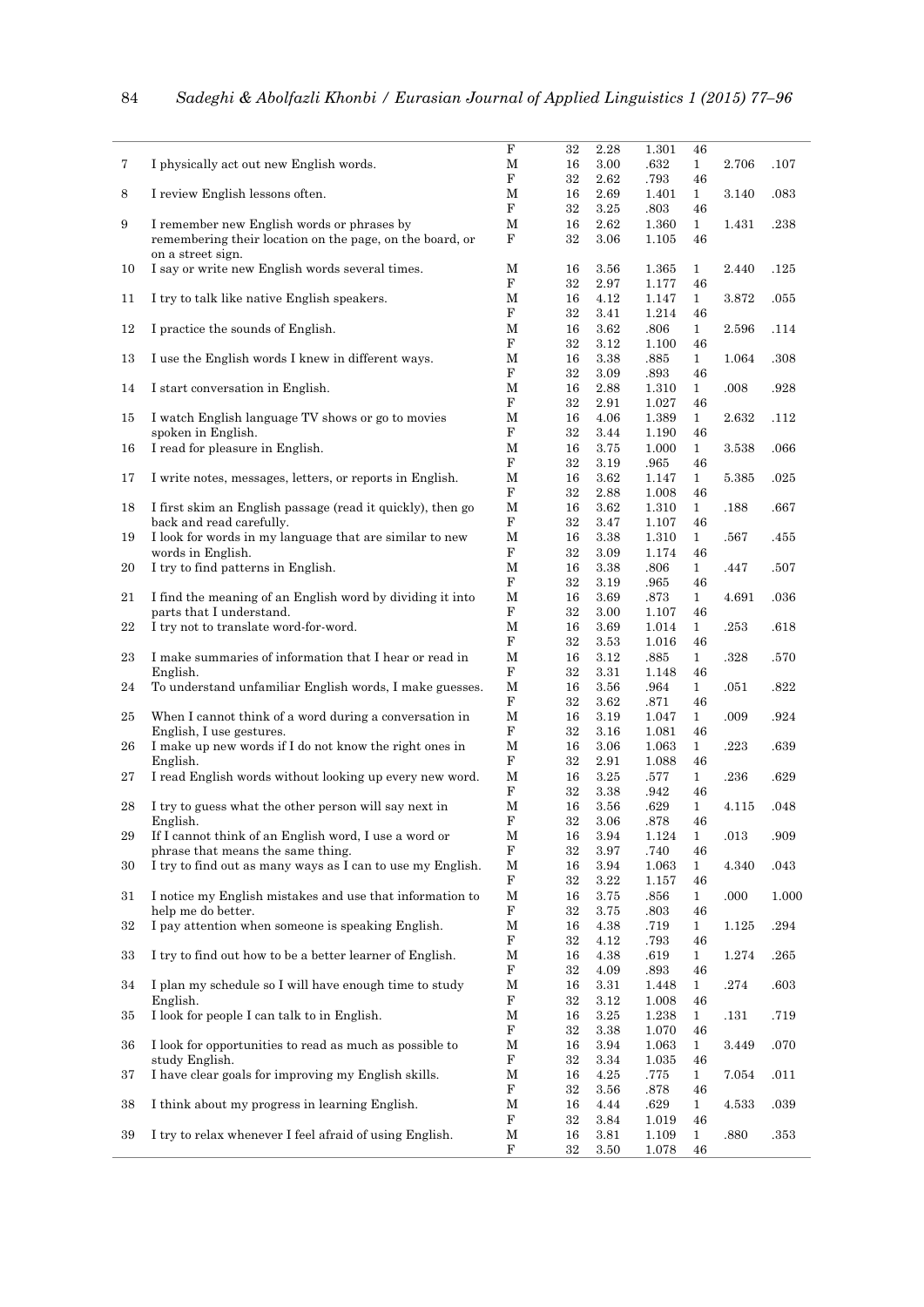| 40 | I encourage myself to speak English even when I am         | M | 16 | 4.31 | .946  | 1            | 4.194 | .046 |
|----|------------------------------------------------------------|---|----|------|-------|--------------|-------|------|
|    | afraid of making a mistake.                                | F | 32 | 3.53 | 1.367 | 46           |       |      |
| 41 | I give myself a reward or treat when I do well in English. | M | 16 | 2.31 | 1.352 | $\mathbf{1}$ | .007  | .932 |
|    |                                                            | F | 32 | 2.28 | 1.114 | 46           |       |      |
| 42 | I notice if I am tense or nervous when I am studying or    | М | 16 | 3.06 | 1.237 | 1            | .293  | .591 |
|    | using English.                                             | F | 32 | 3.25 | 1.078 | 46           |       |      |
| 43 | I write down my feelings in a language learning diary.     | М | 16 | 2.38 | 1.147 | $\mathbf{1}$ | .007  | .935 |
|    |                                                            | F | 32 | 2.41 | 1.292 | 46           |       |      |
| 44 | I talk to someone else about how I feel when I am learning | M | 16 | 2.75 | 1.125 | 1            | .385  | .538 |
|    | English.                                                   | F | 32 | 2.53 | 1.164 | 46           |       |      |
| 45 | If I do not understand something in English I ask the      | M | 16 | 3.50 | .894  | 1            | .243  | .624 |
|    | other person to slow down or to say it again.              | F | 32 | 3.62 | .793  | 46           |       |      |
| 46 | I ask English speakers to correct me when I talk.          | M | 16 | 3.31 | 1.352 | 1            | .823  | .369 |
|    |                                                            | F | 32 | 2.97 | 1.177 | 46           |       |      |
| 47 | I practice English with other students.                    | М | 16 | 3.12 | .885  | $\mathbf{1}$ | .723  | .400 |
|    |                                                            | F | 32 | 2.91 | .818  | 46           |       |      |
| 48 | I ask for help from English speakers.                      | M | 16 | 3.19 | 1.223 | $\mathbf{1}$ | .009  | .924 |
|    |                                                            | F | 32 | 3.22 | .975  | 46           |       |      |
| 49 | I ask questions in English.                                | M | 16 | 3.56 | 1.031 | 1            | .865  | .357 |
|    |                                                            | F | 32 | 3.34 | .602  | 46           |       |      |
| 50 | I try to learn about the culture of English speakers.      | М | 16 | 3.88 | 1.360 | 1            | .634  | .430 |
|    |                                                            | F | 32 | 3.56 | 1.243 | 46           |       |      |
|    |                                                            |   |    |      |       |              |       |      |

# Table 3 that follows indicates descriptive statistics for the use of all LLS categories by two genders.

Table 3. Descriptive statistics for the use of categories of LLSs by two genders.

| Descriptives      |        |    |        |                   |               |                                     |                |         |         |
|-------------------|--------|----|--------|-------------------|---------------|-------------------------------------|----------------|---------|---------|
|                   |        | N  | Mean   | Std.<br>Deviation | Std.<br>Error | 95% Confidence<br>Interval for Mean |                | Minimum | Maximum |
|                   |        |    |        |                   |               | Lower<br>Bound                      | Upper<br>Bound |         |         |
| mean of memory    | male   | 16 | 3.0625 | .52739            | .13185        | 2.7815                              | 3.3435         | 2.00    | 4.22    |
|                   | female | 32 | 3.0660 | .39598            | .07000        | 2.9232                              | 3.2087         | 2.33    | 4.00    |
|                   | Total  | 48 | 3.0648 | .43839            | .06328        | 2.9375                              | 3.1921         | 2.00    | 4.22    |
| mean of           | male   | 16 | 3.5625 | .62861            | .15715        | 3.2275                              | 3.8975         | 2.29    | 4.43    |
| cognitive         | female | 32 | 3.1853 | .53632            | .09481        | 2.9919                              | 3.3786         | 1.71    | 4.57    |
|                   | Total  | 48 | 3.3110 | .59003            | .08516        | 3.1397                              | 3.4823         | 1.71    | 4.57    |
| mean of           | male   | 16 | 3.4271 | .47519            | .11880        | 3.1739                              | 3.6803         | 2.50    | 4.17    |
| compensation      | female | 32 | 3.3490 | .57791            | .10216        | 3.1406                              | 3.5573         | 2.00    | 4.50    |
|                   | Total  | 48 | 3.3750 | .54197            | .07823        | 3.2176                              | 3.5324         | 2.00    | 4.50    |
| mean of           | male   | 16 | 3.9583 | .44606            | .11152        | 3.7206                              | 4.1960         | 3.11    | 4.56    |
| metacognitive     | female | 32 | 3.6042 | .63480            | .11222        | 3.3753                              | 3.8330         | 2.44    | 4.56    |
|                   | Total  | 48 | 3.7222 | .59813            | .08633        | 3.5485                              | 3.8959         | 2.44    | 4.56    |
| mean of affective | male   | 16 | 3.1042 | .69887            | .17472        | 2.7318                              | 3.4766         | 1.67    | 4.33    |
|                   | female | 32 | 2.9167 | .60760            | .10741        | 2.6976                              | 3.1357         | 1.33    | 4.17    |
|                   | Total  | 48 | 2.9792 | .63825            | .09212        | 2.7938                              | 3.1645         | 1.33    | 4.33    |
| mean of social    | male   | 16 | 3.4271 | .75270            | .18817        | 3.0260                              | 3.8282         | 2.17    | 5.00    |
|                   | female | 32 | 3.2708 | .54006            | .09547        | 3.0761                              | 3.4655         | 2.17    | 4.17    |
|                   | Total  | 48 | 3.3229 | .61541            | .08883        | 3.1442                              | 3.5016         | 2.17    | 5.00    |
| mean of total     | male   | 16 | 3.4563 | .41262            | .10315        | 3.2364                              | 3.6761         | 2.68    | 4.18    |
| strategies        | female | 32 | 3.2369 | .38505            | .06807        | 3.0981                              | 3.3757         | 2.56    | 4.24    |
|                   | Total  | 48 | 3.3100 | .40379            | .05828        | 3.1928                              | 3.4272         | 2.56    | 4.24    |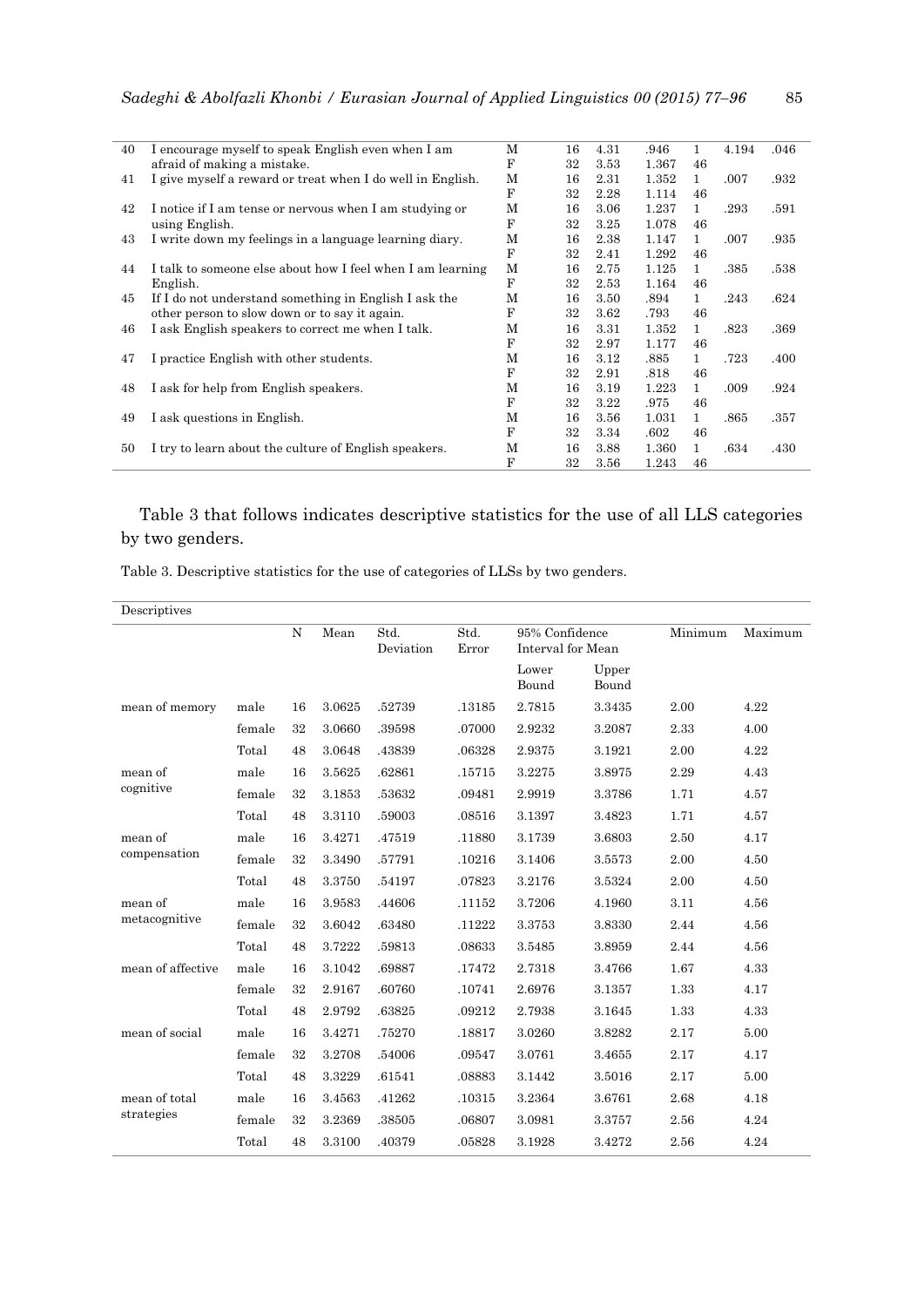The next table represents the results of ANOVA to indicate whether there is any significant difference between the two genders regarding the frequency of use of categories of LLSs. As it is evident, the only significant difference between them is in their use of cognitive and metacognitive LLSs in favor of males.

|                          |                | <b>ANOVA</b>   |              |             |       |      |
|--------------------------|----------------|----------------|--------------|-------------|-------|------|
|                          |                | Sum of Squares | df           | Mean Square | F     | Sig. |
| mean of memory           | Between Groups | .000           | 1            | .000        | .001  | .980 |
|                          | Within Groups  | 9.033          | 46           | .196        |       |      |
|                          | Total          | 9.033          | 47           |             |       |      |
| mean of cognitive        | Between Groups | 1.518          | 1            | 1.518       | 4.704 | .035 |
|                          | Within Groups  | 14.844         | 46           | .323        |       |      |
|                          | Total          | 16.362         | 47           |             |       |      |
| mean of compensation     | Between Groups | .065           | 1            | .065        | .218  | .643 |
|                          | Within Groups  | 13.740         | 46           | .299        |       |      |
|                          | Total          | 13.806         | 47           |             |       |      |
| mean of metacognitive    | Between Groups | 1.338          | 1            | 1.338       | 3.977 | .052 |
|                          | Within Groups  | 15.477         | 46           | .336        |       |      |
|                          | Total          | 16.815         | 47           |             |       |      |
| mean of affective        | Between Groups | .375           | $\mathbf{1}$ | .375        | .919  | .343 |
|                          | Within Groups  | 18.771         | 46           | .408        |       |      |
|                          | Total          | 19.146         | 47           |             |       |      |
| mean of social           | Between Groups | .260           | 1            | .260        | .683  | .413 |
|                          | Within Groups  | 17.540         | 46           | .381        |       |      |
|                          | Total          | 17.800         | 47           |             |       |      |
| mean of total strategies | Between Groups | .513           | 1            | .513        | 3.303 | .076 |
|                          | Within Groups  | 7.150          | 46           | .155        |       |      |
|                          | Total          | 7.663          | 47           |             |       |      |

Table 4. ANOVA results for the use of LLSs by two genders.

The following table reveals the performances of males and females on the aptitude test.

Table 5. Descriptive statistics for the performances of the two genders on the components of MLAT.

|                  | Descriptives |    |         |           |        |                   |         |         |         |  |  |  |
|------------------|--------------|----|---------|-----------|--------|-------------------|---------|---------|---------|--|--|--|
|                  |              | N  | Mean    | Std.      | Std.   | 95% Confidence    |         | Minimum | Maximum |  |  |  |
|                  |              |    |         | Deviation | Error  | Interval for Mean |         |         |         |  |  |  |
|                  |              |    |         |           |        | Lower             | Upper   |         |         |  |  |  |
|                  |              |    |         |           |        | Bound             | Bound   |         |         |  |  |  |
| number           | male         | 16 | 19.2500 | 2.48998   | .62249 | 17.9232           | 20.5768 | 10.00   | 20.00   |  |  |  |
| learning1        | female       | 32 | 19.2812 | 1.46429   | .25885 | 18.7533           | 19.8092 | 13.00   | 20.00   |  |  |  |
|                  | Total        | 48 | 19.2708 | 1.84206   | .26588 | 18.7360           | 19.8057 | 10.00   | 20.00   |  |  |  |
| phonetic script2 | male         | 16 | 17.0625 | 1.23659   | .30915 | 16.4036           | 17.7214 | 15.00   | 19.00   |  |  |  |
|                  | female       | 32 | 16.5312 | 1.64580   | .29094 | 15.9379           | 17.1246 | 13.00   | 20.00   |  |  |  |
|                  | Total        | 48 | 16.7083 | 1.52927   | .22073 | 16.2643           | 17.1524 | 13.00   | 20.00   |  |  |  |
| spelling clues3  | male         | 16 | 13.8750 | 1.85742   | .46435 | 12.8853           | 14.8647 | 11.00   | 18.00   |  |  |  |
|                  | female       | 32 | 12.3750 | 3.28977   | .58155 | 11.1889           | 13.5611 | 4.00    | 20.00   |  |  |  |
|                  | Total        | 48 | 12.8750 | 2.95804   | .42696 | 12.0161           | 13.7339 | 4.00    | 20.00   |  |  |  |
| words in         | male         | 16 | 16.0625 | 2.74393   | .68598 | 14.6004           | 17.5246 | 10.00   | 19.00   |  |  |  |
| sentences4       | female       | 32 | 15.8750 | 3.75671   | .66410 | 14.5206           | 17.2294 | .00.    | 20.00   |  |  |  |
|                  | Total        | 48 | 15.9375 | 3.42336   | .49412 | 14.9435           | 16.9315 | .00     | 20.00   |  |  |  |
| paired           | male         | 16 | 19.4375 | .96393    | .24098 | 18.9239           | 19.9511 | 17.00   | 20.00   |  |  |  |
| associates5      | female       | 32 | 18.6875 | 1.82169   | .32203 | 18.0307           | 19.3443 | 14.00   | 20.00   |  |  |  |
|                  | Total        | 48 | 18.9375 | 1.61649   | .23332 | 18.4681           | 19.4069 | 14.00   | 20.00   |  |  |  |
| total aptitude   | male         | 16 | 17.1375 | 1.17466   | .29367 | 16.5116           | 17.7634 | 13.60   | 18.40   |  |  |  |
| scores mean      | female       | 32 | 16.5500 | 1.36972   | .24213 | 16.0562           | 17.0438 | 11.60   | 18.80   |  |  |  |
|                  | Total        | 48 | 16.7458 | 1.32520   | .19128 | 16.3610           | 17.1306 | 11.60   | 18.80   |  |  |  |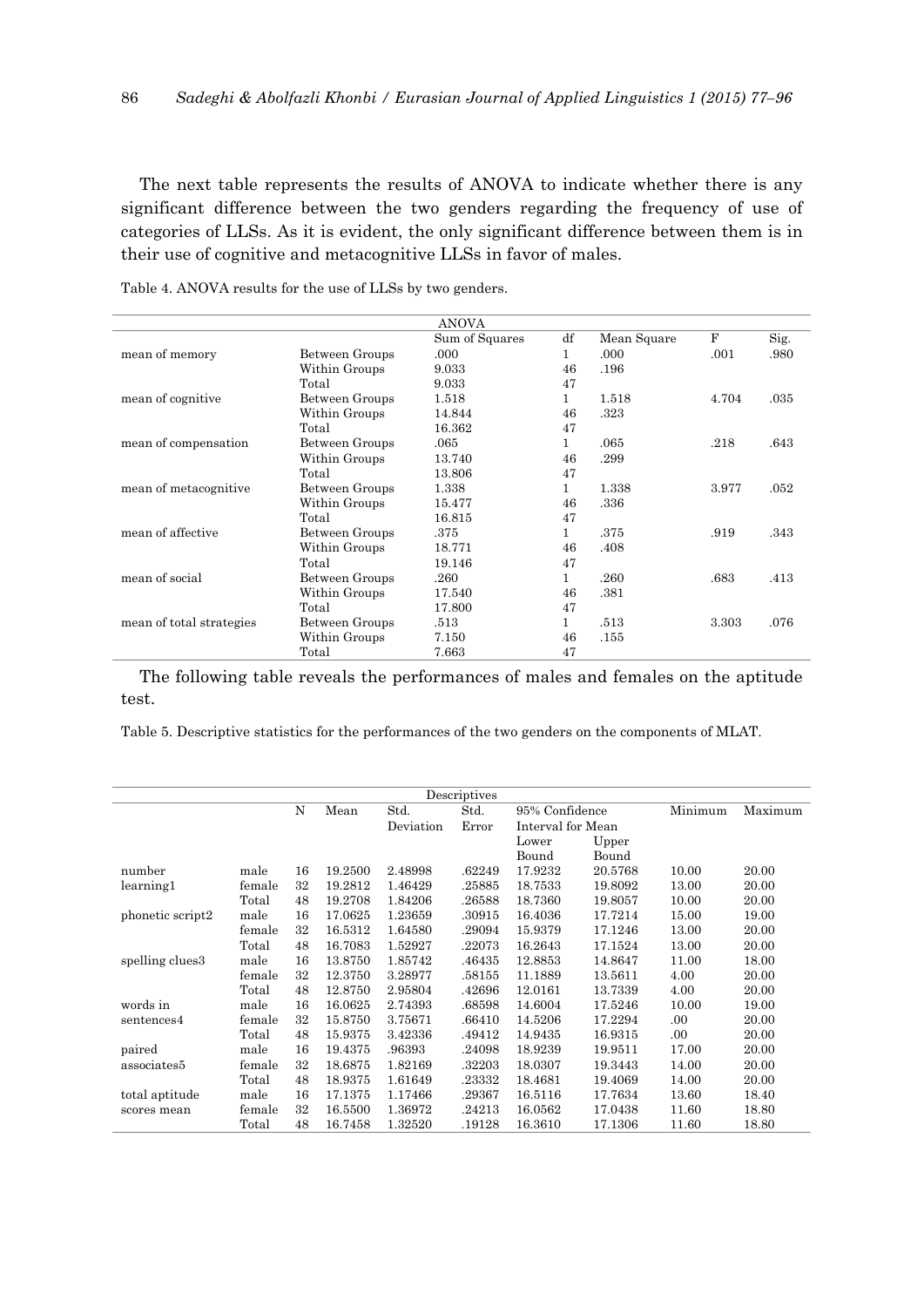Regarding the performance of the two genders on the components of MLAT, oneway ANOVA showed that there was no significant differences between them on their aptitude test scores.

| <b>ANOVA</b>               |                |                |    |             |       |      |
|----------------------------|----------------|----------------|----|-------------|-------|------|
|                            |                | Sum of Squares | df | Mean Square | F     | Sig. |
| number learning1           | Between Groups | .010           | 1  | .010        | .003  | .957 |
|                            | Within Groups  | 159.469        | 46 | 3.467       |       |      |
|                            | Total          | 159.479        | 47 |             |       |      |
| phonetic script2           | Between Groups | 3.010          |    | 3.010       | 1.295 | .261 |
|                            | Within Groups  | 106.906        | 46 | 2.324       |       |      |
|                            | Total          | 109.917        | 47 |             |       |      |
| spelling clues3            | Between Groups | 24.000         | 1. | 24.000      | 2.851 | .098 |
|                            | Within Groups  | 387.250        | 46 | 8.418       |       |      |
|                            | Total          | 411.250        | 47 |             |       |      |
| words in sentences4        | Between Groups | .375           | 1  | .375        | .031  | .860 |
|                            | Within Groups  | 550.438        | 46 | 11.966      |       |      |
|                            | Total          | 550.812        | 47 |             |       |      |
| paired associates5         | Between Groups | 6.000          | 1  | 6.000       | 2.363 | .131 |
|                            | Within Groups  | 116.812        | 46 | 2.539       |       |      |
|                            | Total          | 122.812        | 47 |             |       |      |
| total aptitude scores mean | Between Groups | 3.682          | 1  | 3.682       | 2.148 | .150 |
|                            | Within Groups  | 78.857         | 46 | 1.714       |       |      |
|                            | Total          | 82.539         | 47 |             |       |      |

Table 6. ANOVA results for the performances of the two genders on the components of MLAT.

The roles of gender and aptitude level was also checked on the use of LLSs. High and low aptitude students were determined based on their LLA test scores, i.e., first the total LLA test scores were ordered from the highest to the lowest and then they were divided into two groups of equal number. As can be seen in Table 9 (tests of between-subjects effect), two-way ANOVA showed that aptitude level does have a positive medium effect on strategy use in favor of high aptitude students (Partial eta squared = .40). However, gender had no relationship with the use of LLSs. Tables 7 and 8 present inferential statistics and Leven's test of equality for the two groups, respectively.

Table 7. Inferential statistics for total LLS use based on gender and aptitude level.

|                                              | Descriptive Statistics |                 |       |        |                |    |  |  |  |  |  |  |  |
|----------------------------------------------|------------------------|-----------------|-------|--------|----------------|----|--|--|--|--|--|--|--|
| Dependent Variable: mean of total strategies |                        |                 |       |        |                |    |  |  |  |  |  |  |  |
| genders                                      |                        | aptitude levels |       | Mean   | Std. Deviation | N  |  |  |  |  |  |  |  |
| dimension1                                   | male                   | dimension2      | low   | 3.0500 | .20543         | 6  |  |  |  |  |  |  |  |
|                                              |                        |                 | high  | 3.7000 | .29029         | 10 |  |  |  |  |  |  |  |
|                                              |                        |                 | Total | 3.4563 | .41262         | 16 |  |  |  |  |  |  |  |
|                                              | female                 | dimension2      | low   | 2.9567 | .15282         | 18 |  |  |  |  |  |  |  |
|                                              |                        |                 | high  | 3.5971 | .27297         | 14 |  |  |  |  |  |  |  |
|                                              |                        |                 | Total | 3.2369 | .38505         | 32 |  |  |  |  |  |  |  |
|                                              | Total                  | dimension2      | low   | 2.9800 | .16775         | 24 |  |  |  |  |  |  |  |
|                                              |                        |                 | high  | 3.6400 | .27888         | 24 |  |  |  |  |  |  |  |
|                                              |                        |                 | Total | 3.3100 | .40379         | 48 |  |  |  |  |  |  |  |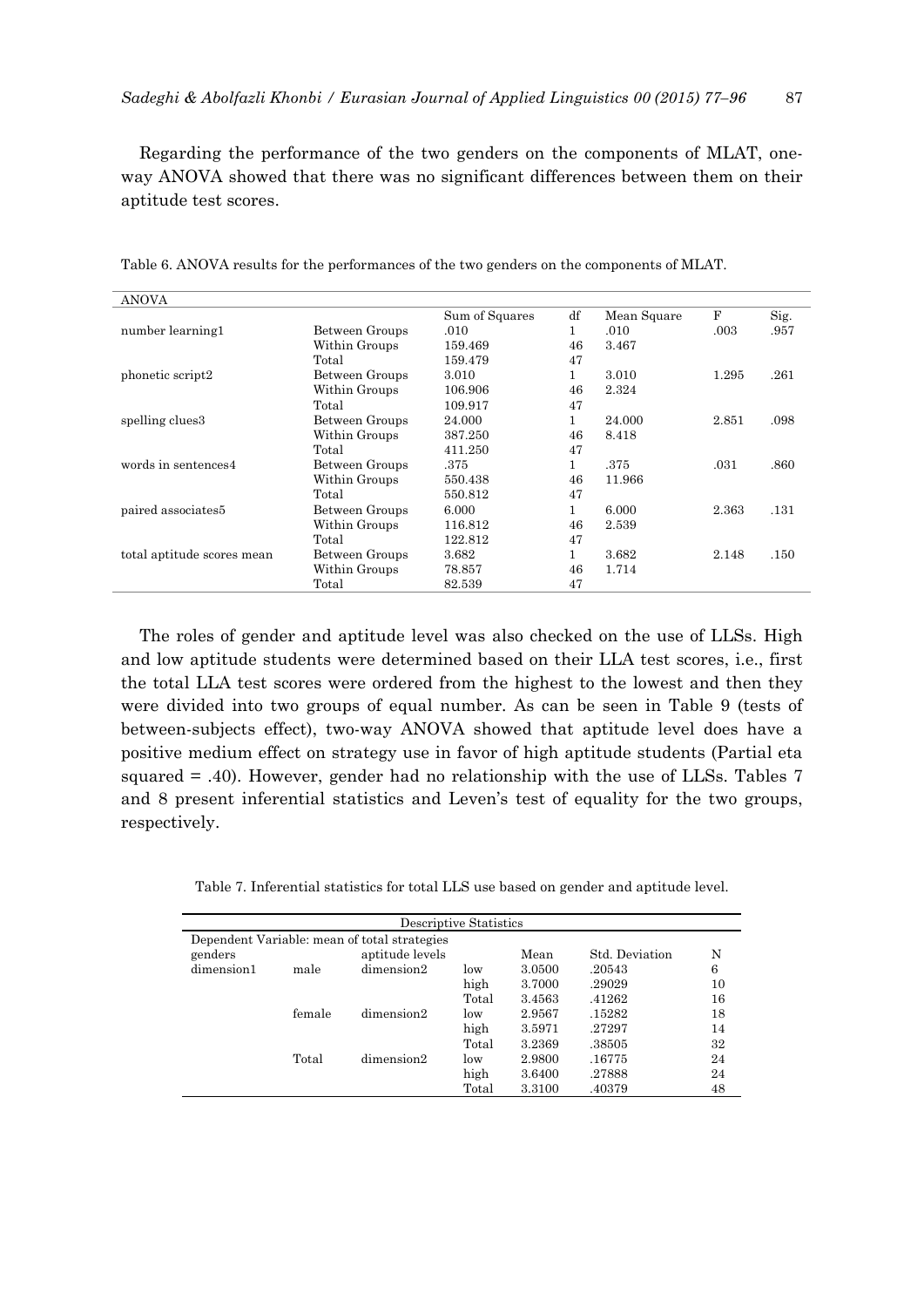| Levene's Test of Equality of Error Variances <sup>a</sup> |                                                                                                     |     |      |  |  |  |  |  |  |  |
|-----------------------------------------------------------|-----------------------------------------------------------------------------------------------------|-----|------|--|--|--|--|--|--|--|
| Dependent Variable: mean of total strategies              |                                                                                                     |     |      |  |  |  |  |  |  |  |
| F                                                         | df1                                                                                                 | df2 | Sig. |  |  |  |  |  |  |  |
| 2.041                                                     |                                                                                                     | 44  | .122 |  |  |  |  |  |  |  |
|                                                           | Tests the null hypothesis that the error variance of the dependent variable is equal across groups. |     |      |  |  |  |  |  |  |  |
| a. Design: Intercept + Gender + levels + Gender * levels  |                                                                                                     |     |      |  |  |  |  |  |  |  |

Table 8. Leven's test of equality for total LLS use based on gender and aptitude level.

Table 9. Two-way ANOVA for total LLS based on gender and aptitude level.

| Tests of Between-Subjects Effects            |                                                 |    |             |          |      |                     |  |  |  |  |  |
|----------------------------------------------|-------------------------------------------------|----|-------------|----------|------|---------------------|--|--|--|--|--|
| Dependent Variable: mean of total strategies |                                                 |    |             |          |      |                     |  |  |  |  |  |
| Source                                       | Type III Sum of Squares                         | df | Mean Square | F        | Sig. | Partial Eta Squared |  |  |  |  |  |
| Corrected Model                              | 5.328a                                          | 3  | 1.776       | 33.466   | .000 | .695                |  |  |  |  |  |
| Intercept                                    | 449.615                                         |    | 449.615     | 8472.094 | .000 | .995                |  |  |  |  |  |
| Gender                                       | .098                                            | 1  | .098        | 1.842    | .182 | .040                |  |  |  |  |  |
| levels                                       | 4.230                                           | 1  | 4.230       | 79.715   | .000 | .644                |  |  |  |  |  |
| Gender * levels                              | .000                                            | 1  | .000        | .004     | .948 | .000                |  |  |  |  |  |
| Error                                        | 2.335                                           | 44 | .053        |          |      |                     |  |  |  |  |  |
| Total                                        | 533.556                                         | 48 |             |          |      |                     |  |  |  |  |  |
| Corrected Total                              | 7.663                                           | 47 |             |          |      |                     |  |  |  |  |  |
|                                              | a. R Squared = .695 (Adjusted R Squared = .675) |    |             |          |      |                     |  |  |  |  |  |

Finally, a Pearson Product-moment correlation was run to investigate if any possible relationship would exists between the components of MLAT and the categories of LLSs. As Table 10 below reveals, the pattern of the significant relationships found was as: a) between the use of metacognitive strategies and the scores on SC, WS, and PA parts of MLAT, b) between the use of cognitive strategies and all components of MLAT, c) between social strategy use and performances on SC, WS, and NL sections of MLAT, d) between the use of compensation strategies and the scores on SC, WS, and NL components, e) between affective strategy use and SC, WS, and PA parts, and finally f) between the use of memory strategies and performances on SC part. To depict a clearer picture of the performances of students (both male and female, and high and low aptitude levels), students' mean scores on the components of MLAT and the mean of frequency of use of each category of LLSs are also provided in the table. Furthermore, as the means of high versus low aptitude students provided in the following table shows (based on Oxford's classification), low aptitude students were medium users of all LLSs but high aptitude students were high users of LLS categories except for affective and memory strategies in which cases they were medium users. Based on aptitude levels, another interesting finding which the table shows is the ranking of LLS from the most frequently used ones (metacognitive strategies) to the least frequently used ones (memory strategies) as well as the ordering of the MLAT components from the most difficult (SC) to the least difficult (NL).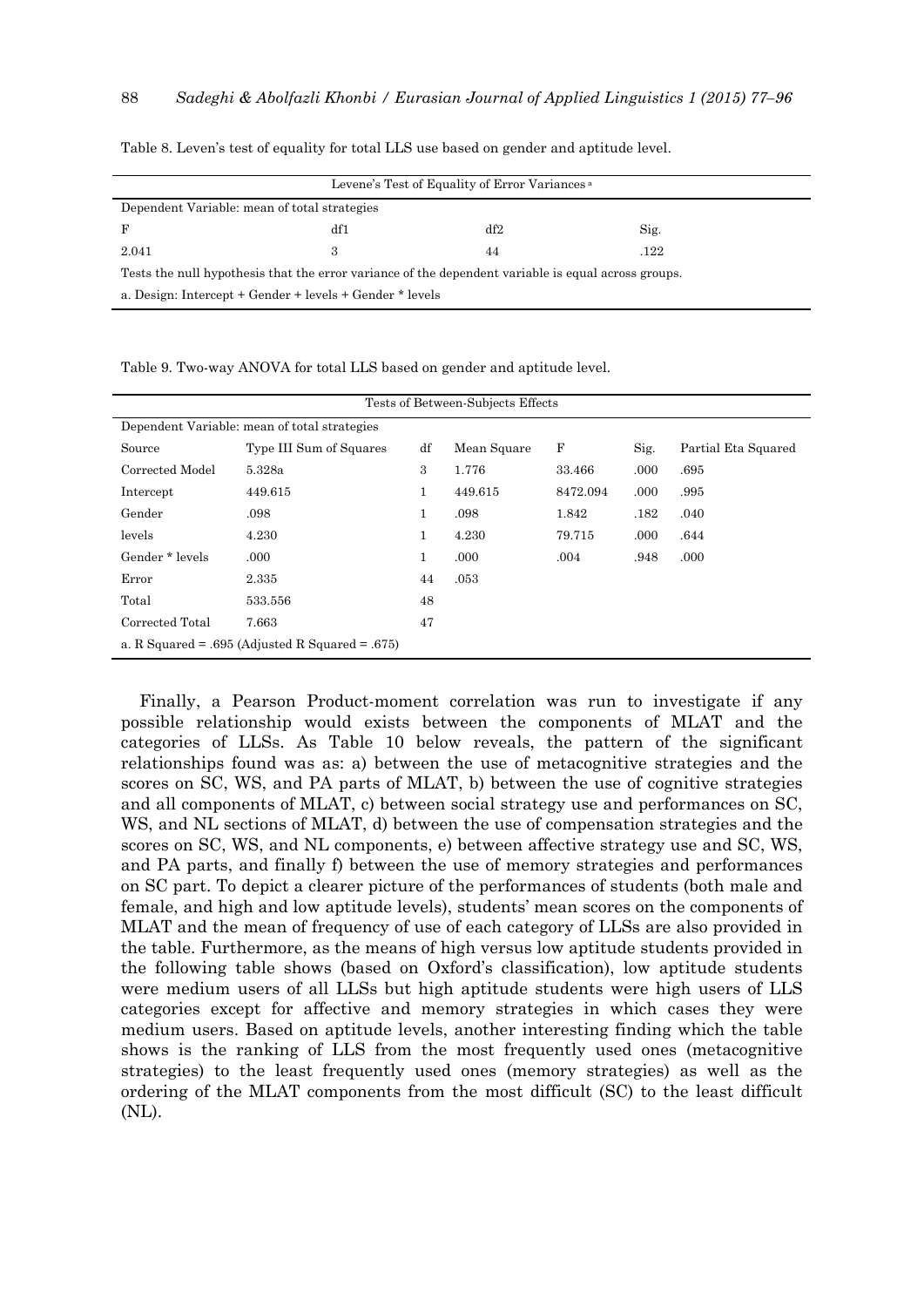|            | <b>MLAT</b>  |              | <b>SC/Inductive</b> |              |                  | PS/   |             | WS/            |             | PA/Rote-    |              | NL/         |              |                |
|------------|--------------|--------------|---------------------|--------------|------------------|-------|-------------|----------------|-------------|-------------|--------------|-------------|--------------|----------------|
|            |              |              |                     |              | language         |       |             | Phonemic       |             | Grammatical |              | learning    |              | Phonemic       |
| <b>LLS</b> |              |              |                     |              | learning ability |       |             | coding ability |             | sensitivity |              | ability     |              | coding ability |
|            |              | Mean scores  |                     |              | H                | L     | $\mathbf H$ | L              | H           | L           | $\mathbf H$  | L           | H            | L              |
|            |              |              |                     |              | 14.45            | 11.29 | 16.95       | 16.45          | 17.54       | 14.33       | 19.45        | 18.41       | 19.87        | 18.66          |
|            |              |              |                     |              | M                | F     | $\mathbf M$ | $\mathbf{F}$   | $\mathbf M$ | F           | $\mathbf{M}$ | $\mathbf F$ | $\mathbf{M}$ | $\mathbf F$    |
|            |              |              |                     |              | 13.87            | 12.37 | 17.06       | 16.53          | 16.06       | 15.87       | 19.43        | 18.68       | 19.25        | 19.28          |
| Met        | H            | 4.11/        | M                   | 3.95/        | $.55***$         |       |             | .16            |             | $.42**$     |              | $.38***$    |              | .28            |
|            |              | H            |                     | H            |                  |       |             |                |             |             |              |             |              |                |
|            | $\mathbf{L}$ | 3.32/        | $\mathbf{F}$        | 3.60/        |                  |       |             |                |             |             |              |             |              |                |
|            |              | M            |                     | H            |                  |       |             |                |             |             |              |             |              |                |
| $\log$     | H            | 3.73/        | $\mathbf{M}$        | $3.56/$      | $.47**$          |       |             | $.38***$       |             | $.63**$     |              | $.39**$     |              | $.42**$        |
|            |              | H            |                     | H            |                  |       |             |                |             |             |              |             |              |                |
|            | $\mathbf{L}$ | 2.88/        | $\mathbf{F}$        | 3.18/        |                  |       |             |                |             |             |              |             |              |                |
|            |              | M            |                     | M            |                  |       |             |                |             |             |              |             |              |                |
| <b>Soc</b> | H            | 3.68/        | M                   | 3.42/        | $.43**$          |       |             | .08            | $.32*$      |             |              | .27         |              | $.28*$         |
|            |              | H            |                     | M            |                  |       |             |                |             |             |              |             |              |                |
|            | L            | 2.95/        | $\mathbf{F}$        | 3.27/        |                  |       |             |                |             |             |              |             |              |                |
|            |              | $\mathbf{M}$ |                     | $\mathbf{M}$ |                  |       |             |                |             |             |              |             |              |                |
| Com        | H            | 3.65/        | M                   | 3.42/        | $.42**$          |       |             | .04            |             | $.51**$     |              | .25         |              | $.40**$        |
|            |              | H            |                     | М            |                  |       |             |                |             |             |              |             |              |                |
|            | $\mathbf{L}$ | 3.09/        | $\mathbf{F}$        | 3.34/        |                  |       |             |                |             |             |              |             |              |                |
|            |              | M            |                     | M            |                  |       |             |                |             |             |              |             |              |                |
| Aff        | H            | 3.27/        | M                   | 3.10/        | $.32*$           |       |             | .25            |             | $.50**$     |              | $.32*$      |              | .19            |
|            |              | M            |                     | M            |                  |       |             |                |             |             |              |             |              |                |
|            | L            | 2.68/        | $\mathbf{F}$        | 2.91/        |                  |       |             |                |             |             |              |             |              |                |
|            |              | M            |                     | M            |                  |       |             |                |             |             |              |             |              |                |
| Mem        | H            | 3.22/        | M                   | 3.06/        | $.30*$           |       |             | .09            |             | .05         | .18          |             |              | .02            |
|            |              | M            |                     | M            |                  |       |             |                |             |             |              |             |              |                |
|            | L            | 2.90/        | $\mathbf{F}$        | 3.06/        |                  |       |             |                |             |             |              |             |              |                |
|            |              | M            |                     | $\mathbf{M}$ |                  |       |             |                |             |             |              |             |              |                |

Table 10. Pearson Product-moment correlations among the LLS categories and the components of MLAT (along with the means based on aptitude levels)

\*. Correlation is significant at the 0.05 level (2-tailed). / \*\*. Correlation is significant at the 0.01 level (2-tailed). NL (Number Learning), PS (Phonetic Script), SC (Spelling Clues), WS (Words in Sentences), and PA (Paired Associates) H (High aptitude group), L (Low aptitude group), M (Male), F (Female), H (High user of LLSs), and M (Medium user of LLSs)

Based on the above findings, the answers to the research questions are in order.

- 5. There is a significant difference between male and female Iranian EFL students in their use of LLSs.
- 6. There is no significant difference between male and female Iranian EFL students in their LLA.
- 7. Aptitude level but not gender plays a significant role in Iranian university EFL students' LLS use.
- 8. There is a significant relationship between male and female Iranian EFL students' LLA and LLS use.

## **5. Discussion**

This study sought to discover the patterns of LLA (based on MLAT) and LLS use (based on SILL) among a group of male and female Iranian university EFL students. The researchers found that males significantly outperformed females in strategies mostly related to cognition and metacognition; namely, three cognitive strategies (trying to talk like native speakers, writing notes, letters, and messages in English, and finding the meaning of English words by dividing it into its parts); one compensation strategy (trying to predict what the interlocutor will say next in a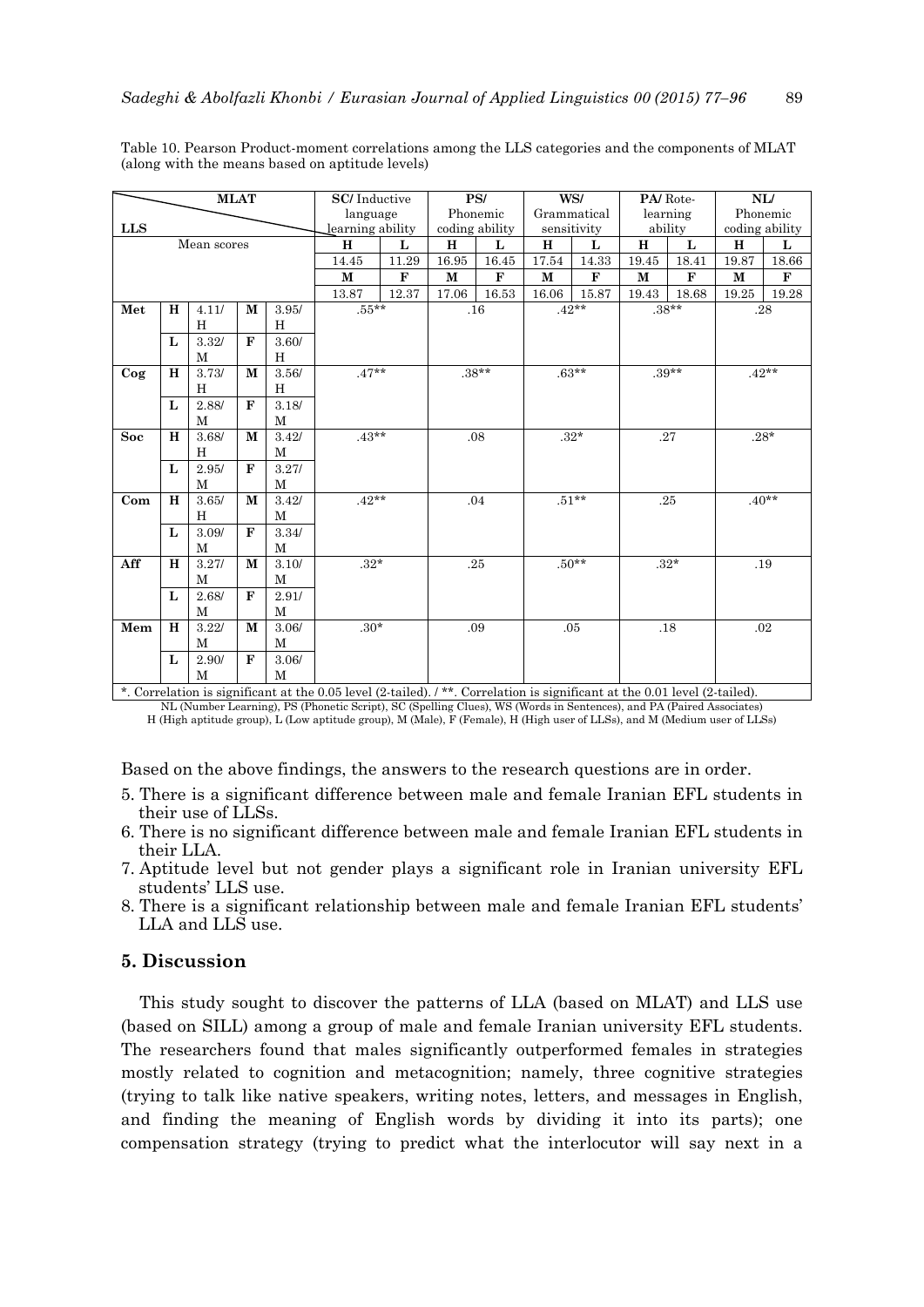conversation): three metacognitive strategies (seeking to use English in as many ways as possible, having clear goals for improving English knowledge, and thinking about progress); and finally one affective strategy (encouraging themselves to speak in English in spite of the fear of making a mistake). So compared to their female counterparts, male students in this study used LLSs that involve planning, organizing and evaluating, in addition to LLSs most related to identifying, grouping, retention of material, and the LLSs of retrieval, rehearsal and production of elements of language more frequently than other types of LLSs.

However, no significant difference was found for the participants' performances on the aptitude test components. Furthermore, unlike gender, aptitude level was found to play a significant role in the choice and frequency of use of LLS among EFL students. Significant relationships were also found between the components of MLAT and the categories of LLS as follows: there was large positive relationships between the use of cognitive strategies and performances on all five components of MLAT; the same was found between compensation strategies and scores on NL, SC, and WS components, between metacognitive strategy use and performances on SC, WS, and PA parts, between affective strategy use and the scores on SC, WS, and PA components, between the use of social strategies and scores on NL, SC, WS sections, and eventually, between memory strategy use and SC scores. It was also found that high aptitude students used LLSs significantly more frequently than did low aptitude students.

Based on Ellis (2008), SC component focuses on inductive language learning ability, PS part on phonemic coding ability, WS on grammatical sensitivity, PA on rotelearning and possibly NL again on phonemic coding ability. In addition, the first three parts were found to be difficult even for high aptitude students. Furthermore, these students used metacognitive, cognitive, social, and compensation strategies more than other strategy types; meanwhile, SC component correlated with all six categories of strategies; WS with all except memory strategies; NL with cognitive, social, and compensation strategies; PS with metacognitive and cognitive strategies; and PA part with just cognitive and affective strategies. It was also found that there were two common strategies of metacognitive and cognitive strategies that correlated with performance on SC, PS, and WS; however, for completing WS, PA, and NL, the only common strategy used was cognitive strategy.

Supporting the findings of the present research, Nikoopour, et al. (2011) in a study on language learning preferences of Iranian EFL learners, found that metacognitive strategies were the most frequently used LLS, while memory strategies were the least used ones. Similarly, Hong-Name and Leavell (2006) as well as Vossoughi and Ebrahimi (2003) concluded that metacognitive LLSs are the most frequently used and memory and affective LLSs are the least frequently used ones among some ESL and bilingual and monolingual EFL students, respectively. In confirmation, Khabiri and Azaminejad (2009) in a study among both intermediate and advanced learners discovered that cognitive strategies were most frequently used while the least used ones were affective LLSs.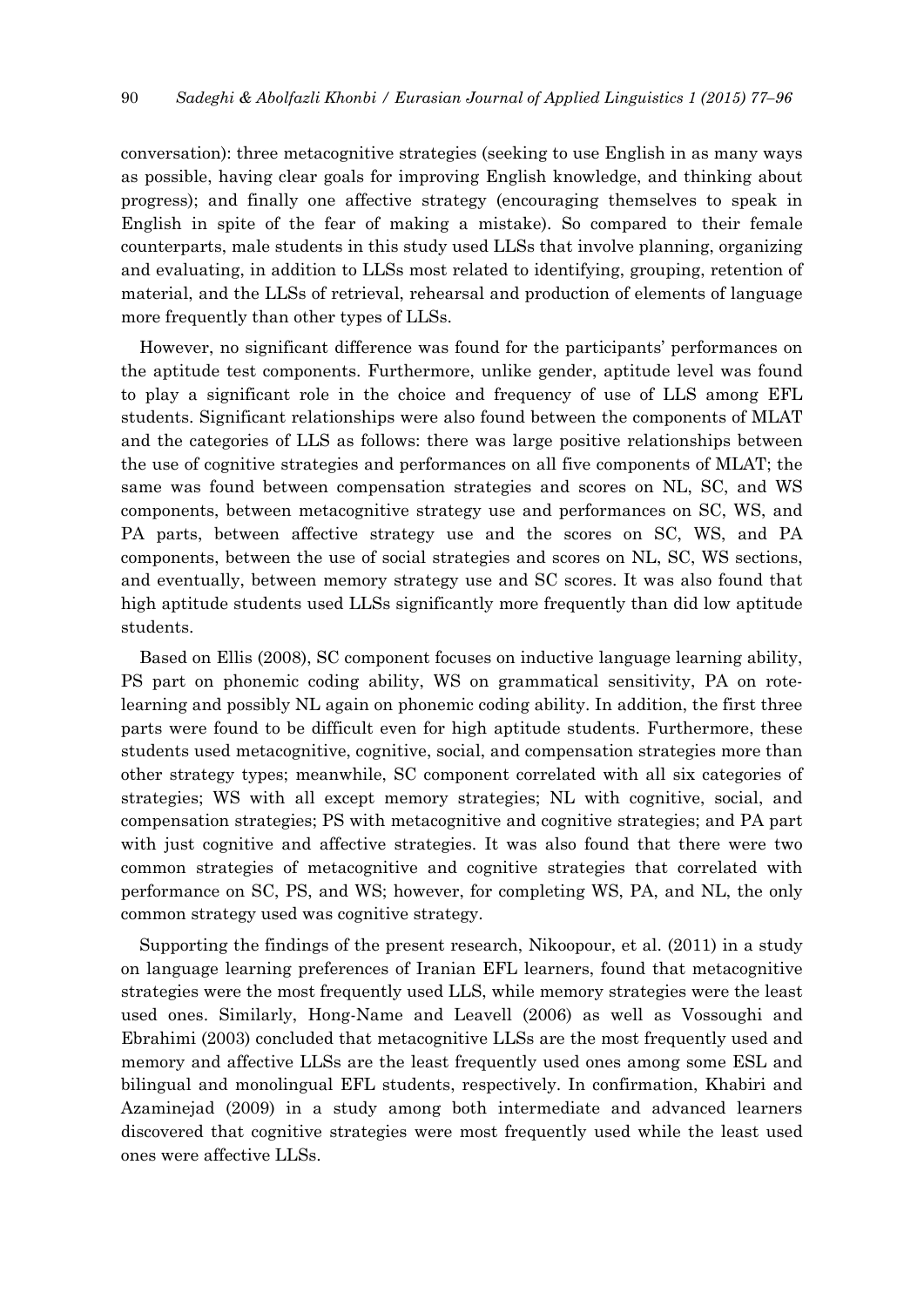In line with our findings, Oxford and Ehrman (1995) finally revealed that compensation strategies were more preferred by learners in their study; however, Lan and Oxford (2003) found that Taiwanese elementary learners employed compensation and affective types of LLSs more than other types. These inconsistencies might be due to some extraneous variables like age, gender, proficiency levels, motivation, etc. Also in contrast to our findings, Winke's (2013) study showed that advanced language learners used fewer LLSs than intermediate learners and that they used their selected strategies in new and innovative ways related to the complexities of advanced level language learning (e.g., Leaver, 2005).

Regarding the correlation analysis between the components of LLA and LLS categories some researchers believe that LLA can be best realized in terms of the particular context of language learning (Robinson, 2007). But generally speaking, studies found that LLA is positively related to proficiency as far as proficient language learners were reported to use a variety of LLSs more frequently than low proficient students (e.g., Ehrnam and Oxford, 1995). Gardner and Lambert (1959) also found out that students' grammatical sensitivity correlates with their grades in all areas of academic performance and accomplishment, not just foreign language learning, and that other sorts of learning are somehow linked together.

Some limitations may inhibit the researchers to make solid generalizations, some of them can be: the limited number of participants and the somewhat disproportionate distribution of males and females. Future research might focus on the observed, interactive, reciprocal aspects of motivation and LLS use; the differential effects LLA, motivation, and LLS use have on the different skills of second/foreign language development, or even the relationships between rote memory and the other LLA factors can also be rich areas for carrying out more in-depth studies. More investigations would also undertake experiments on the effect of LLA-treatment and LLS instructions on different variables such as achievement, proficiency, self-efficacy, etc., since as Hwu and Sun's (2012) study concluded, equally explicit but different instructional approaches can have differential effects on the learning performance of learners at different aptitudinal levels.

## **6. Conclusion**

McDonough (2005) states that via increasing self-confidence or self-esteem, language strategy training can have positive effects on learners' motivation. Wenden (1991) also suggested that strategic instruction fosters learners' autonomy, another factor that is highly determining in reaching the optimal motivation. Findings of this study also revealed that LLA and LLS use are highly positively correlated with each other. Teachers are, therefore, suggested to focus more on instructing LLSs, particularly, metacognitive and cognitive types of strategies that have great relationship with the components of LLA and are highly frequently used by high aptitude students. Kinoshita (2003) also believes through receiving instruction on LLS, learners adopt an active or even a more reactive role in their learning processes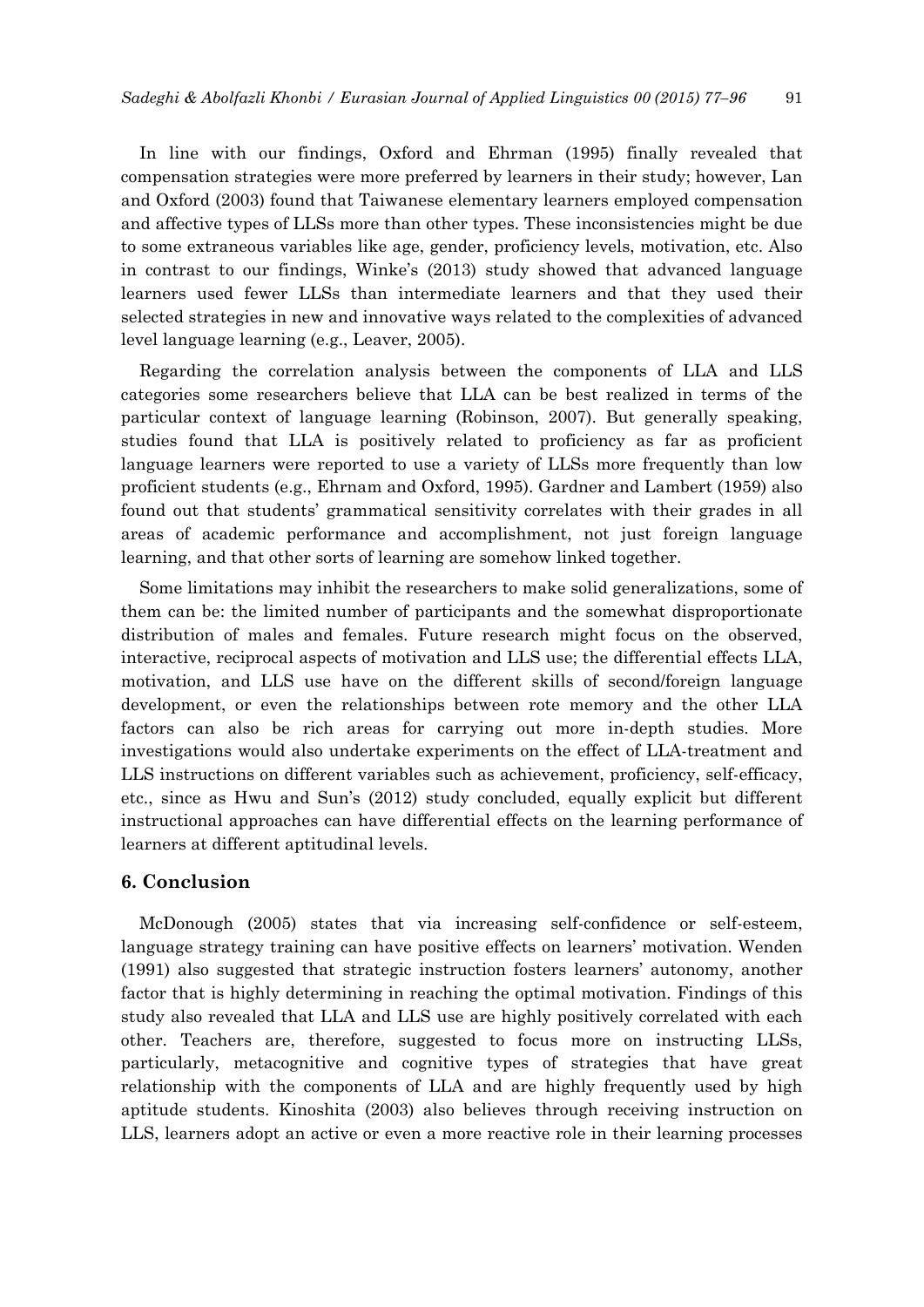and when their knowledge of LLSs turns into procedural knowledge, there will be a positive washback on learners' level of motivation, self-efficacy, autonomy, transfer skills, and language proficiency. Supporting this claim, based on Robinson's (2007) proposed Ability Differentiation Hypothesis, some second language learners are found to have truly differentiated cognitive skills and abilities, while others do not. It is then suggested that these different talent schemes that correspond with different LLA complexes should then be matched to the particular instructional conditions in order to maximize second language learning potential. Finally, highlighting the importance of instruction, Robinson (2007) points out that a reason for developing aptitude tests has been to diagnose relative strengths and weaknesses in the abilities that are thought to be contributing to language learning, so as to differentiate instruction and exposure to the second/foreign language for each learner in ways that optimally corresponds to their strengths, and that is compensatory for the areas of weakness. As a final remark, the researchers in this study strongly recommend teachers and professors to take into account the positive effects of LLS instruction which is contributing to LLA as well, and to try their best to enhance students' awareness of their learning potentials in the most beneficial and efficient ways.

#### **References**

- Abraham, R. G., & Vann, R. J. (1987). Strategies of two language learners. In A. Wenden & J. Rubin (Eds.), *Learners strategies in language learning* (pp. 85-102)*.* Cambridge: Prentice Hall.
- Bidabadi, F. S., & Yamat, H. (2011). The relationship between listening strategies used by Iranian EFL freshman university students and their listening proficiency levels. *English Language Teaching, 4*(1), 26-32. **http://doi.org/vsm**
- Carpenter, H. (2009). *A behavioral and electrophysiological investigation of different aptitudes for L2 grammar in learners equated for proficiency level*. (Doctoral dissertation). Retrieved from Dissertation Abstracts International, A: The Humanities and Social Sciences, 69, 12 4602. (Accession No. 200920807).
- Carroll, J. B., & Sapon, S. M. (1983). *Modern Language Aptitude Test (MLAT): Manual*. New York: The Psychological Corporation Harcourt Brace Jovanovich.
- Carroll, J. B. (1962). *The prediction of success in intensive foreign language training*. Pittsburgh, PA: Training Research and Education, University of Pittsburgh Press.
- Carroll, J. B. (1963). *Programmed self*‐*instruction in Mandarin Chinese: Observations of student progress with an automated audio*‐*visual instructional device*. Cambridge, MA: Harvard University Press.
- Carroll, J. B. (1966). *A parametric study of language training in the Peace Corps.* Cambridge, MA: Laboratory for Research in Instruction, Graduate School of Education, Harvard University Press.
- Carroll, J. B. (1990). Cognitive abilities in foreign language aptitude: Then and now. In T. S. Parry & C. W. Stansfield (Eds.), *Language aptitude reconsidered* (pp. 11–29). Englewood Cliffs, NJ: Prentice Hall Regents.
- Chamot, A. U., & O'Malley, J. M. (1994). *The CALLA handbook: Implementing the cognitive language learning approach.* Reading, MA: Addison Wesley.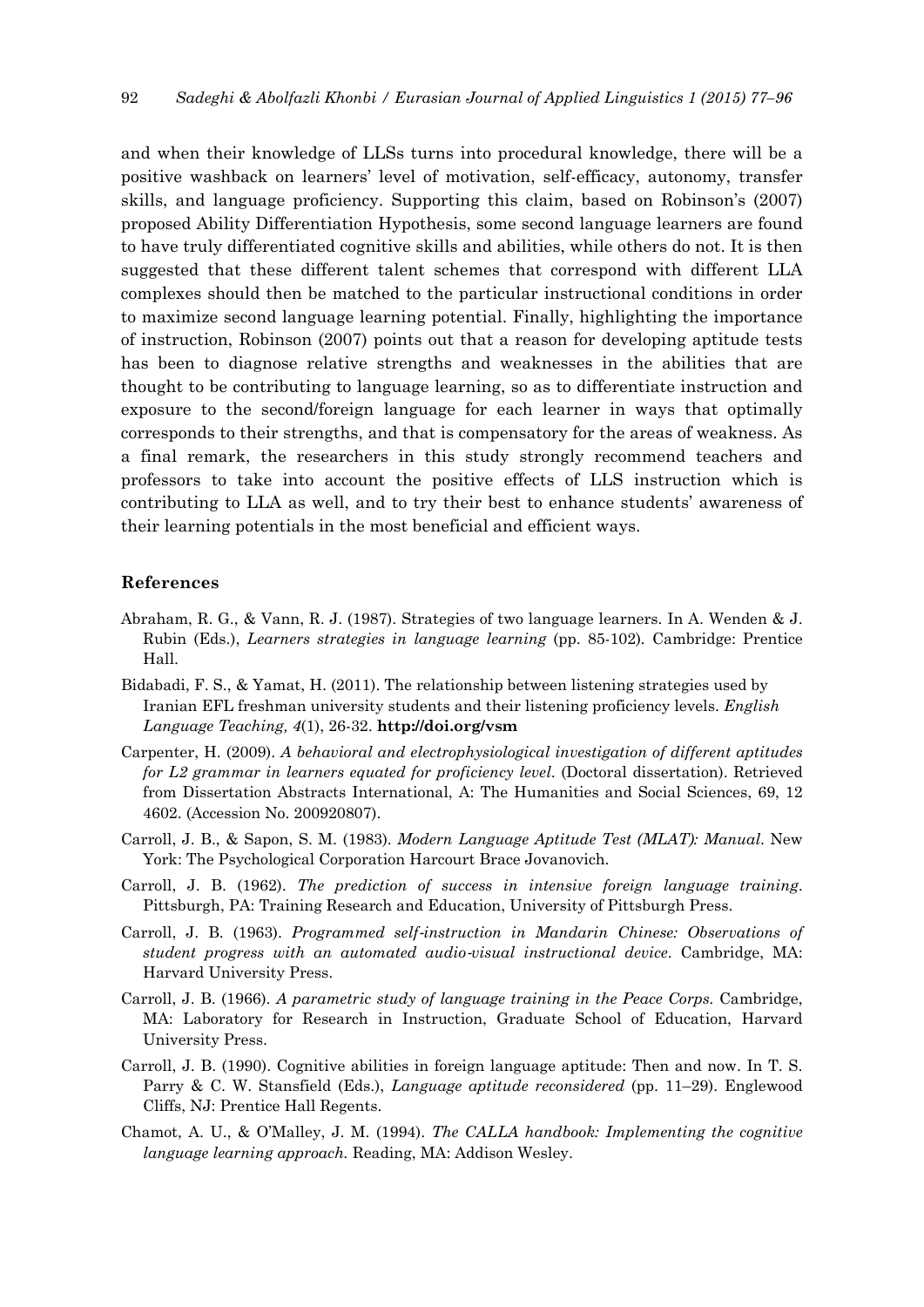- Chamot, A. U. (1987). Inferencing: Testing the "hypothesistesting" hypothesis. In A. Wenden & J. Rubin (Eds.), *Learner strategy in language learning* (pp. 71-83). Cambridge: Prentice Hall.
- Chamot, A. U. (2004). Issues in language learning strategy research and teaching. *Electronic Journal of Foreign Language Teaching, 1(*1), 14-26.
- Chamot, A. U., & Kupper, L. (1989). Learning strategies in foreign language instruction. *Foreign Language Annuals, 22*(1)*,* 13-24. **http://doi.org/bfppjp**
- Chang, H-H. (2005). *The relationship between extrinsic/intrinsic motivation and language learning strategies among college students of English in Taiwan.* Master's thesis, Ming Chuan University, Taiwan.
- Cohen, A.D. (1998). *Strategies in learning and using a second language*. New York: Addison Wesley Longman.
- Cohen, A.D. (2010). Focus on the language learner: Styles, strategies and motivation. In N. Schmitt (Ed.), *An introduction to applied linguistics* (pp. 161–178). (2nd ed.). London: Hodder Education.
- Cohen, J. W. (1988). *Statistical power analysis for the behavioral sciences* (2nd ed.). Hillslade, NJ: Lawrence Erlbaum Associates.
- Cook, V. (2001). *Second language learning and language teaching* (3rd ed.). New York: Arnold.
- Corno, L., Cronback, L. J., Kupermintz, H., Lohman, D. F., Mandinach, E. B., Porteus, A. W., et al. (2002). *Remaking the concept of aptitude: Extending the legacy of Richard E. Snow.*  Mahwah, NJ: Lawrence Erlbaum.
- Crookes, G., & Schmidt, R. W. (1991). Motivation: Reopening the research agenda. *Language Learning, 41*, 469–512. **http://doi.org/fjks9k**
- Dörnyei, Z. (1990). Conceptualizing motivation in foreign language learning. *Language Learning, 40*, 46–78.
- Dörnyei, Z. (2001). New themes and approaches in second language motivation research. *Annual Review of Applied Linguistics, 21,* 43–59. **http://doi.org/db2zxt**
- Dörnyei, Z. (2005). *The psychology of the language learner: Individual differences in second language acquisition.* Mahwah, NJ: Lawrence Erlbaum.
- Ehrman, M. E., & Oxford, R. L. (1990). Adult language learning styles and strategies in an intensive training setting. *The Modern Language Journal, 74*, 311–327. **http://doi.org/cntwhf**
- Ehrman, M. E., Leaver, B. L., & Oxford, R. L. (2003). A brief overview of individual differences in second language learning. *System, 31*, 313–330. **http://doi.org/d4cgx6**
- Ellis, R. (1985). *Understanding second language acquisition*. Oxford: Oxford University Press.
- Ellis, R. (1997). *Second language acquisition*. Oxford: Oxford University Press.
- Ellis, R. (2008). *The study of second language acquisition* (2nd ed.). Oxford: Oxford University Press.
- Gardner, R. C. (1990). Attitudes, motivation, and personality as predictors of success in foreign language learning. In T. S. Parry & C.W. Stansfield (Eds.), *Language aptitude reconsidered* (pp. 179–221). Englewood Cliffs, NJ: Prentice Hall Regents.
- Gardner, R. C., & Lambert, W. E. (1959). Motivational variables in second language acquisition. *Canadian Journal of Psychology, 13,* 266–272.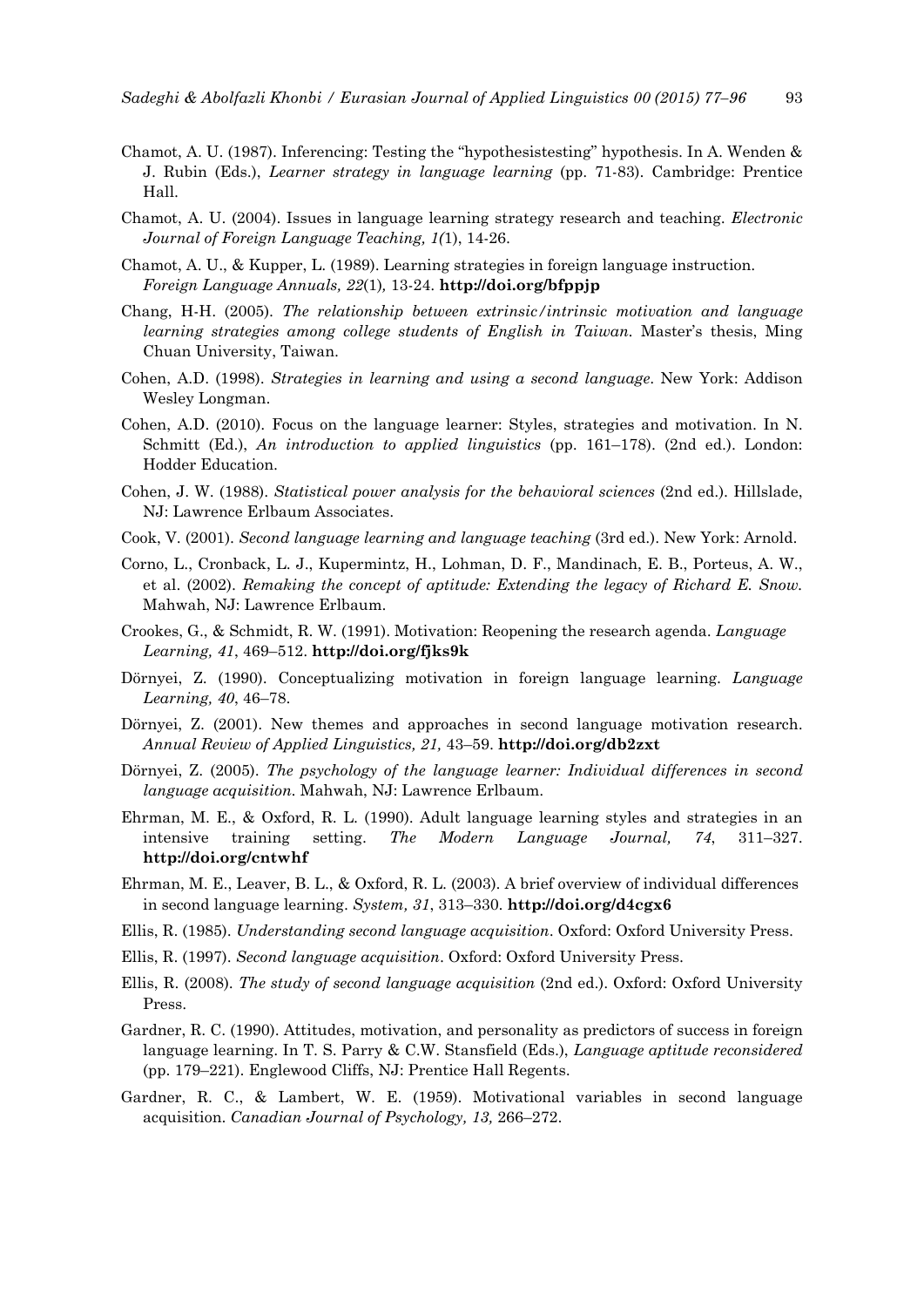- Green, J. M., & Oxford, R. L. (1995). A closer look at learning strategies, L2 proficiency, and gender. *TESOL Quarterly, 29*(3), 261-297. **http://doi.org/chxhvp**
- Griffiths, C. (2003). Patterns of language learning strategy use. *System, 31,* 367–383. **http://doi.org/bc4zpf**
- Griffiths, C. (2010). Strategies of successful language learners. *Journal of English Language Studies*, *1*(3), 1-18.
- Grigorenko, E. L., Sternberg, R. J., & Ehrman, M. E. (2000). A theory-based approach to the measurement of foreign‐language aptitude: The CANAL–F theory and test. *The Modern Language Journal, 84,* 390– 405. **http://doi.org/dgj9tc**
- Hong‐Nam, K., & Leavell, A. G. (2006). Language learning strategy use of ESL students in an intensive English learning context. *System, 34,* 399–415. **http://doi.org/bj5rkb**
- Hwu, F., & Sun, S. (2012). The aptitude-treatment interaction effects on the learning of grammar rules. *System, 40,* 505-521. **http://doi.org/vsp**
- Jordan, G. (2004). *Theory construction and second language acquisition*. Amsterdam, Netherlands: John Benjamins.
- Khabiri, M., & Azaminejad, M. (2009). The relationship between EFL learners' use of language learning strategies and self-perceived language proficiency. *The Journal of Applied linguistics, 2*(2), 130-159.
- Kinoshita, C. Y. (2003). Integrating language learning strategy instruction into ESL/EFL lessons. *The Internet TESL Journal*, *9*(4). Retrieved on April 25, 2011 from http://iteslj.org/techniques/kinoshita-strategy.html
- Lan, R., & Oxford, R. (2003). Language learning strategy profiles of elementary school students in Taiwan. *IRAL, 41,* 339-379. **http://doi.org/fc9bht**
- Leaver, B. L. (2005). *Achieving success in second language acquisition.* Cambridge: Cambridge University Press.
- Lightbown, P. & Spada, N. (2006). *How languages are learned* (3rd ed.). Oxford: Oxford University Press.
- Macaro, E. (2006). Strategies for language learning and for language use: Revising the theoretical framework. *The Modern Language Journal, 90,* 320–337. **http://doi.org/bmsjh9**
- MacIntyre, P. D. (1994). Toward a social psychological model of strategy use. *Foreign Language Annuals, 27*(2), 185-195. **http://doi.org/ft72ds**
- Magogwe, J. M., & Oliver, R. (2007). The relationship between language learning strategies, proficiency, age and self-efficacy beliefs: A study of language learners in Botswana. *System, 35,* 338–352. **http://doi.org/fcqzp6**
- McDonough, S. (2005) Training language learning expertise. In K. Johnson (Ed.), *Expertise in second language learning and teaching* (pp. 150–164). London: Palgrave Macmillan.
- Nikoopour, J., Amini Farsani, M., & Nasiri, M. (2011). On the relationship between critical thinking and language learning strategies among Iranian EFL learners. *Journal of Technology & Education*, *5*(3), 195-199.
- Nikoupour, J., Salimian, Sh., Salimian, Sh., Amini Farsani, M. (2011). Motivation and the Choice of Language Learning Strategies*. Journal of Language Teaching Research, 3*(6), 1277-1283. **http://doi.org/vsq**
- O'Malley, J. M., & Chamot, A. U. (1989). *Learning strategies in second language acquisition.* New York: Cambridge University Press.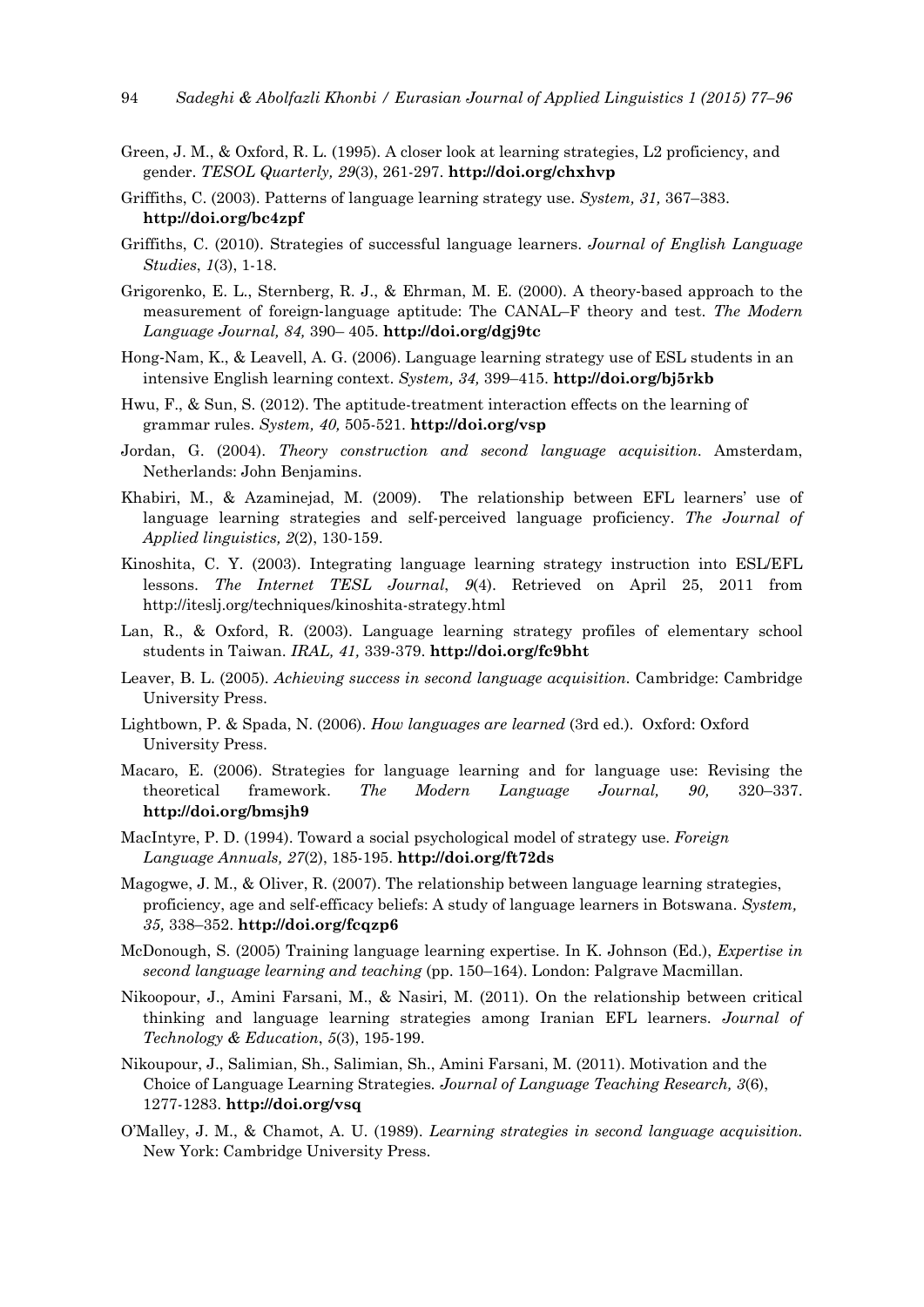- O'Malley, J. M., & Chamot, A. U. (1990). *Learning strategies in second language acquisition.* Cambridge: Cambridge University Press.
- Oliveras-Cuhat, G. (2002). Learning strategies and achievement in the Spanish writing classrooms: A case study. *Foreign Language Annals, 35*(5), 561-70. **http://doi.org/ffsd8w**
- Oxford, R. L. (1989). Use of language learning strategies: A synthesis of studies with implication for strategy training. *System, 17*(3), 235-247. **http://doi.org/db8pcr**
- Oxford, R. L. (1990a). *Language learning strategies: What every teacher should know.* New York: Newbury House.
- Oxford, R. L. (1990b). Styles, strategies, and aptitude: Connections for language learning. In T. S. Parry& C. W. Stansfield (Eds.), *Language aptitude reconsidered* (pp. 67–125). Englewood Cliffs, NJ: Prentice Hall.
- Oxford, R. L. (2001). Language learning styles and strategies. In M. Celce–Murcia (Ed.), *Teaching English as a second or foreign language* (3rd ed., pp. 359–366). Boston: Heinle & Heinle.
- Oxford, R. L. (2003). Language learning styles and strategies: Concepts and relationships. *IRAL: International Review of Applied Linguistics in Language Teaching, 41*(4), 271-409. **http://doi.org/d448f4**
- Oxford, R. L. (2008). Hero with a Thousand Faces: Learner Autonomy, Learning Strategies and Learning Tactics in Independent Language Learning.S. Hurd & T. Lewis (Eds.), *Language learning strategies in independent settings* (pp. 25-41). New York: Multilingual Matters.
- Oxford, R. L. (2011). *Teaching and researching language learning strategies.* Upper Saddle River, NJ: Longman, Pearson ESL.
- Oxford, R., & Ehrman, M., (1995). Adults' language learning strategies in an intensive foreign language pro-gram in the United States. *System, 23,* 359- 386. **http://doi.org/bqrzz9**
- Parry, T. S., & Child, J. R. (1990). Preliminary investigation of the relationship between VORD, MLAT and language proficiency. In T. S. Parry & C. W. Stansfield (Eds.), *Language aptitude reconsidered* (pp. 30–66). Englewood Cliffs, NJ: Prentice Hall Regents.
- Pimsleur, P. (1966). Testing foreign language learning. In A. Valdman (Ed.), *Trends in language teaching* (pp. 175–214). New York: McGraw–Hill.
- Rahimi, M. (2005). *An Investigation into the factors affecting the use of language learning strategies by Persian EFL learners.* Unpublished Doctoral Dissertation, Shiraz University, Shiraz, Iran.
- Robinson, P. (2005). Aptitude and second language acquisition. *Annual Review of Applied Linguistics, 25,* 45–73. **http://doi.org/fs3qzh**
- Robinson, P. (2007). Aptitudes, abilities, contexts, and practice. In R. DeKeyser (Ed.), *Practice in a second language: Perspectives from applied linguistics and cognitive psychology* (pp. 256–286). New York: Cambridge University Press.
- Skehan, P. (1989). *Individual differences in second*‐*language learning.* London: Arnold.
- Skehan, P. (1998). *A cognitive approach to language learning.* Oxford: Oxford University Press.
- Skehan, P. (2002). Theorising and updating aptitude. In P. Robinson (Ed.), *Individual differences and instructed language learning* (pp. 69–93). Philadelphia/ Amsterdam: John Benjamins.